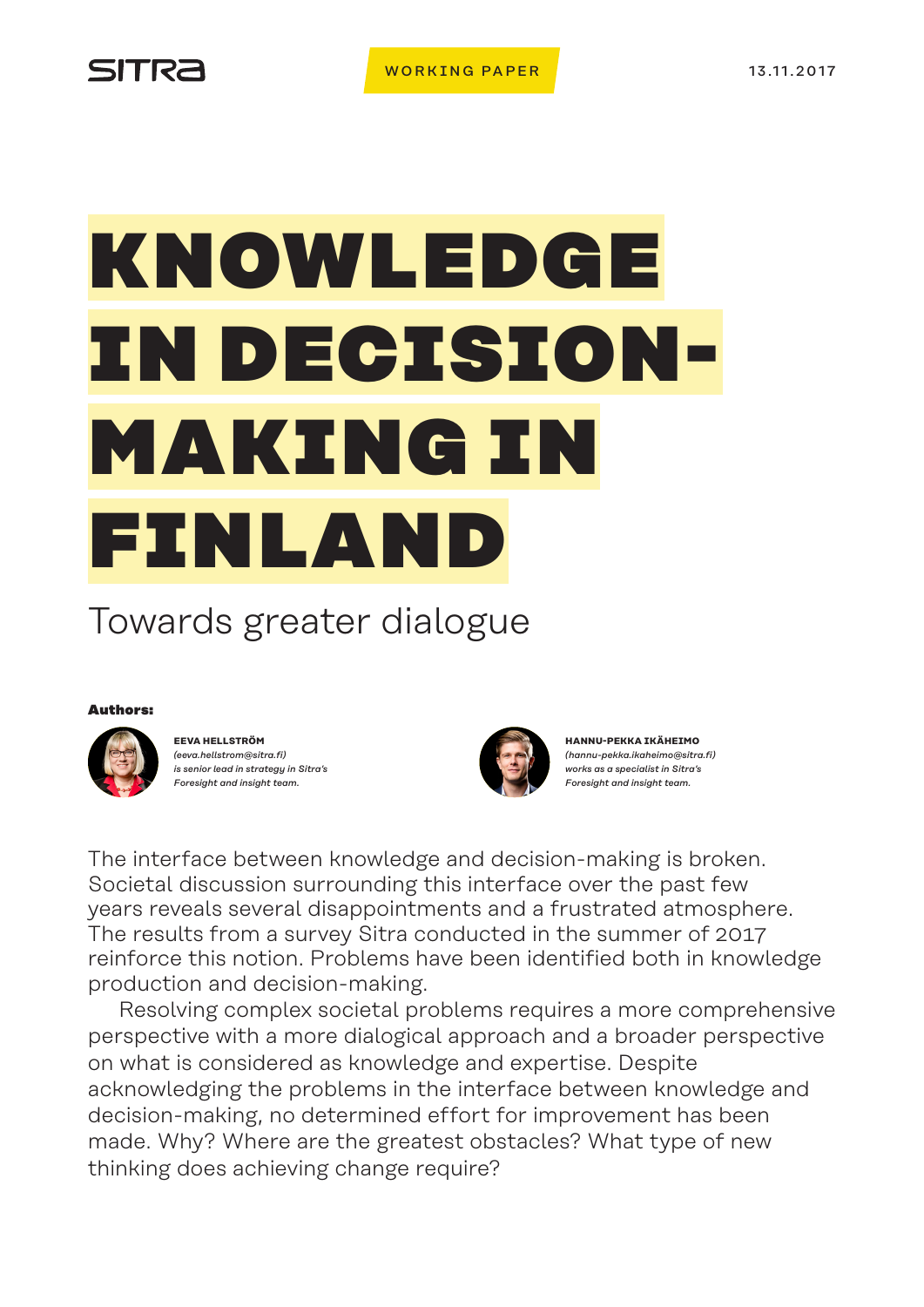# 1. OUR ABILITY TO REFORM IS PUT TO THE TEST

Traditional methods of producing knowledge and making decisions within strictly defined sectors function poorly in a world of many interdependencies. No one alone is able to resolve wicked problems such as social exclusion or climate change.

As the problems being resolved become more complex and the amount of competing information increases, societies increasingly call for evidence-based decision-making. The fragmented nature of knowledge and the quick pace of decision-making, however, do not easily allow for evidence-based decision-making processes.

A new type of interaction is needed between different sectors and between different types of expertise in decision-making. Everyone will also gain from it, if existing knowledge and expertise serve society better.

Since the topic is so important, we wanted to examine where the worst problems between knowledge and societal decision-making are and what are the most important areas for development. Where should the starting point be? Who should assume responsibility for fixing the situation?

In the summer of 2017, we sent a knowledge in decision-making survey to those in Finland who work in the interface of knowledge and decision-making and are

interested in the topic. We received 531 responses to the survey conducted online. The respondents were largely from the worlds of administration and research, but many responses were also received from those in the fields of politics, funding, communication and other service providers and stakeholders (Appendix 1).

Knowledge was not defined in detail in the survey. Instead, respondents were allowed to define it for themselves. Some questions broke down knowledge types in more detail (research knowledge, experimental knowledge, foresight knowledge, etc.) and asked respondents to make distinctions. With decision-making, the focus was on societal decision-making.

This report presents the most important findings of the survey. In addition, we link them to a broader topical discussion and present our own interpretations.

**Our core message is that the development of the interaction between knowledge and decision-making is a central strategic competence and governance challenge for the future. Meeting the challenge requires a leap forward in terms of dialogue: a fundamental change in operational culture, at the heart of which is an understanding that knowledge can only be given meaning through interaction.** 

# 2. ARE RESEARCHERS FROM VENUS AND DECISION-MAKERS FROM MARS?

## **Shared views on the problems**

The results of the Finnish knowledge in decision-making survey reveal a concerning story: the current state of interaction between knowledge and decision-making is perceived as poor and biased. Numerous problems were identified in knowledge production as well as in preparing and making decisions: random use of research results, being tendentious and biased and the lack of time taken for decision-making. In addition, the respondents were critical about the insufficient incentives for information to be presented in a format needed by decision-makers, about the decision-makers' ability to interpret the information and about the difficulty of interpreting the large amount of competing information (Box 1). The same problems have been highlighted in several recent Finnish studies and reports.<sup>1</sup>

<sup>1</sup> The same problems have been identified, for example, in the Binding knowledge to decision-making report (Tuomisto et al., 2017). Thirty-five officials, researchers and experts who work in the field of knowledge use were interviewed for the report. Problems were seen with the supply of and the demand for knowledge, but especially when aiming at evidence-based decision-making the challenges were perceived as being greater with the demand for knowledge.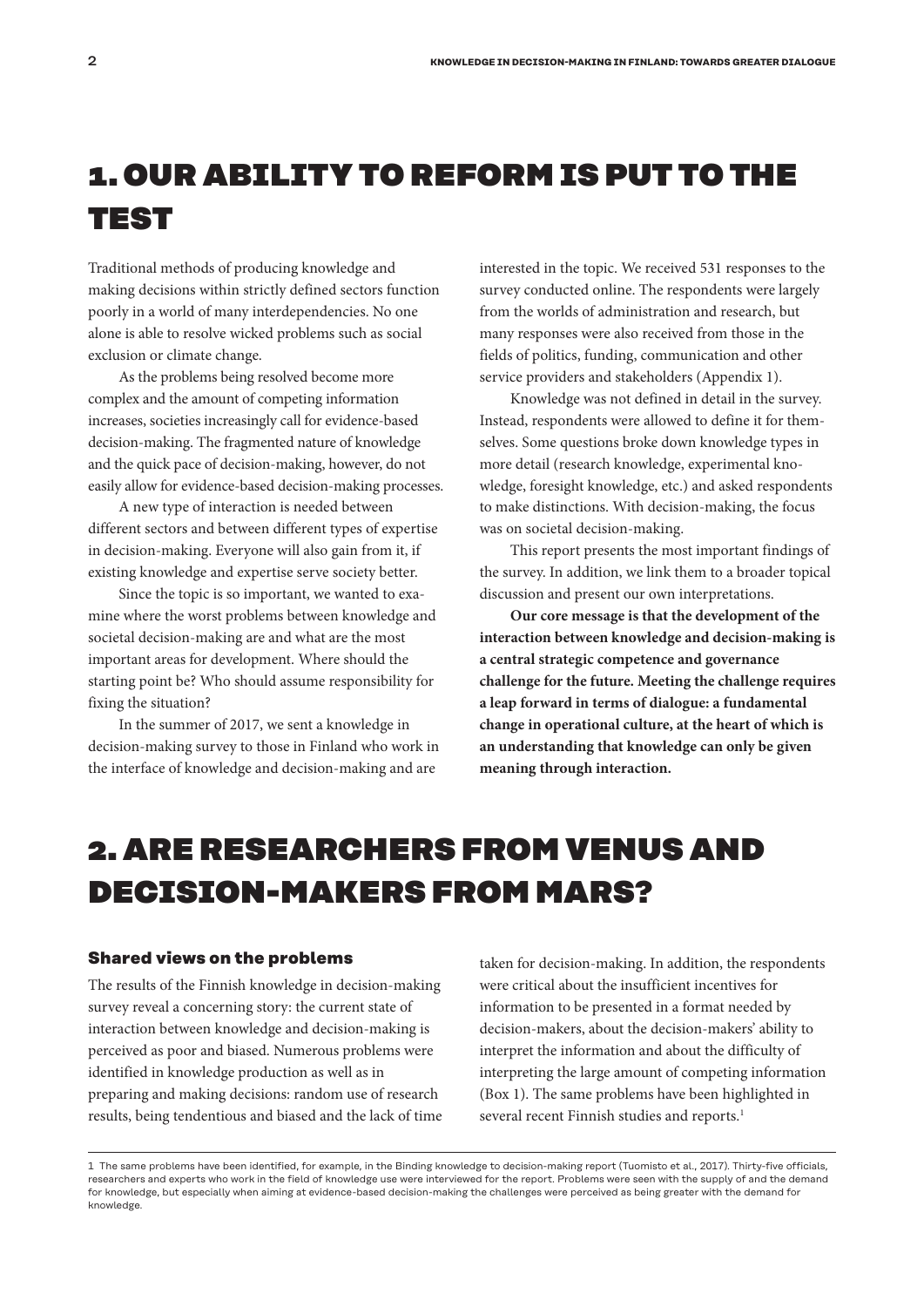# **BOX 1. THE CHALLENGE IS TIME** SENSITIVITY AND THE PURPOSE DRIVEN AND BIASED USE OF KNOWLEDGE

According to the respondents to our survey, the six most serious problems in terms of using knowledge in decisionmaking are, in ranked order, as follows.

**1. Urgency**: Decision-makers do not have enough time to examine the knowledge needed for decisions and often demand that the knowledge is presented in too concise a format because of time sensitivity. In contrast, the producers of the information do not have enough available incentives to present knowledge in a format that serves decision-making.

**2. Being purpose driven**: Using information in decision-making is often biased, and people are not open about what knowledge the decisions are based on.

**3. Being tendentious**: When preparing to make decisions, a variety of different information sources are not used and alternatives are not compared systematically. Different types of knowledge (e.g. research, foresight and experiments) are not used systematically side by side in decision-making and different types of experts are not used without prejudice when decisions are prepared and made.

**4. Digitisation**: The opportunities to produce new knowledge created as a result of digitisation are not used in a diverse manner.

#### **5. Ability to interpret knowledge**:

Decision-makers are not able to evaluate the quality of the knowledge and draw the correct conclusions. Sometimes there is too much faith in the objectivity of the knowledge during decision-making.

**6. Competing information**: There is so much competing knowledge that it is difficult to make sense of it.

The views of the respondents were strong (Appendix 2) and different respondent groups had very similar views on the present situation.

Therefore, there is nothing surprising about the critique. Decision-makers and researchers are often said to operate as if they were in different worlds. Scientific research moves at a slow pace and things are examined in great detail. Research is often directed at rather limited entities and subjects are often examined from limited perspectives. Decision-making requires quick answers and understanding of complex wholes. Political decisionmaking in particular is also often defined by values. Researchers feel that research results often become rhetoric in the field of politics.

However, it is surprising how critical the views on the current status regarding the interface of knowledge and decision-making are in our survey results. Half of the respondents felt that the co-operation and interaction between knowledge production and societal decisionmaking is poor in Finland.<sup>2</sup> Only one in four respondents  $(23%)$  felt that it is good.<sup>3</sup>

Furthermore, a majority of the respondents' descriptions of the interactions between knowledge and decision-making were negative (Figure 1). Interaction was described as being reactive to topical needs, occurring in small circles, being narrow in scope and random, unidirectional, tense and passive rather than their opposites.<sup>4</sup>

The critique of the current status was also evident in the responses to the open questions in the survey. One in four respondents identified societal atmosphere and attitudes as the most important area for development in the interface between knowledge and decision-making. Low appreciation of knowledge in decision-making was

<sup>2</sup> As a group, representatives from funding and administration saw the situation in the most positive light.

<sup>3</sup> As a group, representatives from politics or knowledge and service providers other than research saw the situation as the most negative.

<sup>4</sup> The results were obtained by offering the respondents word pairs with both positive and negative descriptions. With all word pairs, more respondents chose the negative word than its positive alternative.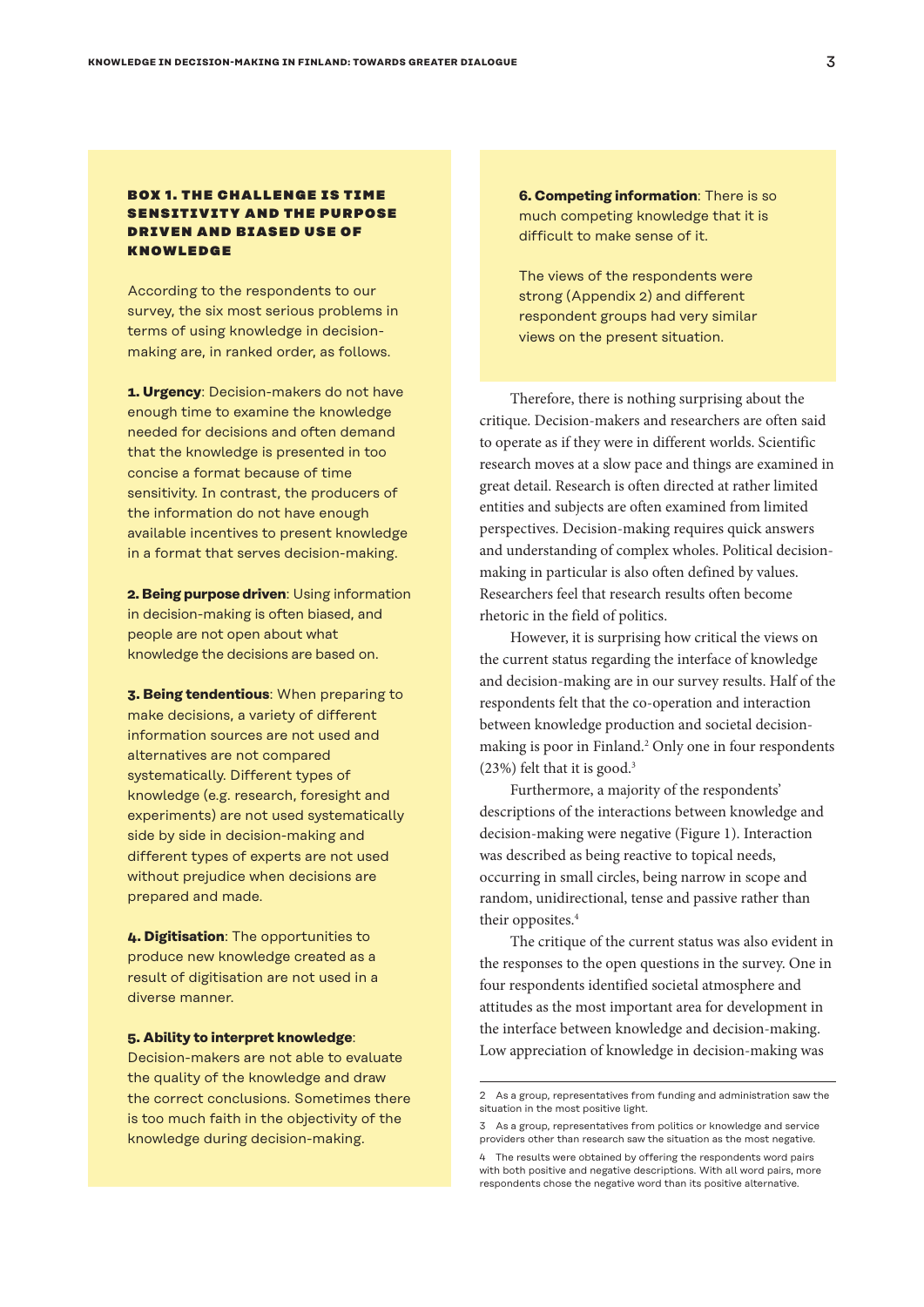

Figure 1. Respondents' descriptions of the interaction between knowledge and decision-making<sup>5</sup>.

especially perceived as a problem. Respondents also called for more freedom to express opinions and a more comprehensive value discussion.

There is often a prevailing stereotypical perception of knowledge use in which knowledge producers accuse decision-makers of bypassing important knowledge or using it in a biased manner. Decision makers, in turn, accuse knowledge producers of not being able to produce the necessary knowledge for decision-making sufficiently quickly, in a targeted manner and in an understandable format.

Based on this survey, however, the situation is not as black and white as it is often thought to be. According to the survey, knowledge producers and users are not just pointing fingers at one another. Instead, different groups had a strongly shared perception of the state of the problems in both knowledge production and decisionmaking.

# **Openness about the knowledge and value basis of decisions is important**

If the problems with utilising knowledge in decisionmaking are cognitively rather well and uniformly recognised, what causes the bias and pessimistic atmosphere identified by the survey?

The survey results indicate that the perceptions of the problems are deeply rooted in the experiences of the respondents. For many, the problems may be emotional responses rooted in frustration. It is also possible that different respondents do not fully understand the roles of one another. Information is always associated with power, which is why it is important to understand the role of different actors.

In politics, for example, knowledge is always used for a specific purpose, such as promoting a specific societal vision or resolving a problem. The use of knowledge in politics is (and should be, to some degree) purpose driven. This becomes a problem when knowledge is not used to identify the problem or develop the best solution, but selected knowledge is used to justify the decision that has already been made.

Purpose driven use of knowledge is unlikely to disappear, but the openness about what knowledge is used for decision-making can improve the acceptability of the decisions made. Increased openness about the knowledge and value base of decision-making could result in a better understanding of how information is used now and how it should be used in the future to support decision-making.

<sup>5</sup> Survey respondents were first asked to assign values to different types of word pairs that describe the interaction between knowledge and decision-making with opposing characteristics. Of the presented word pairs, respondents chose a negative description more often than a positive one. After testing the word pairs, respondents were given the opportunity to add an additional free-format description of the interaction between knowledge and decision-making. Some 87% of the additional descriptions were negative and 11% were positive.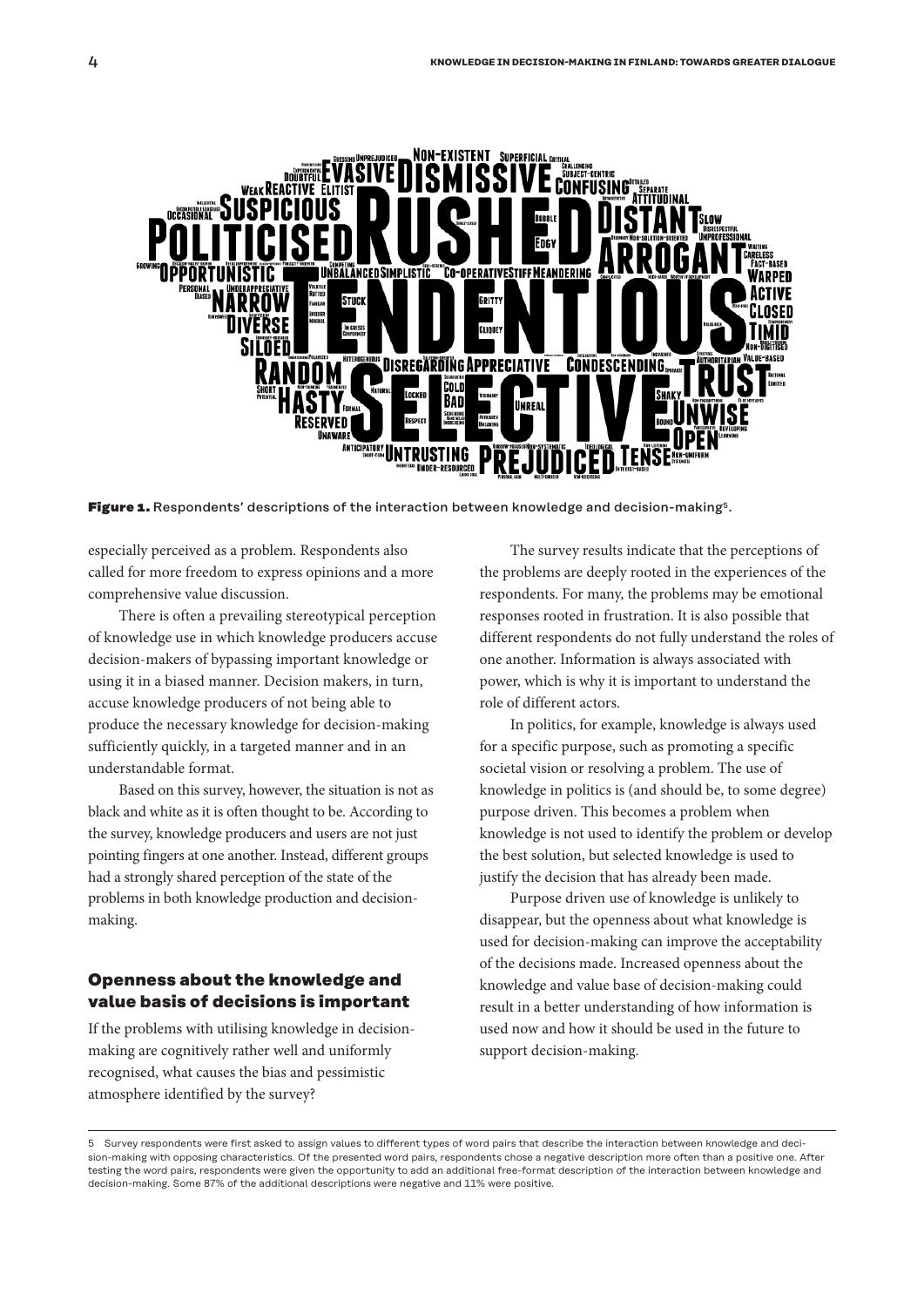# 3. THE WORLD IS CHANGING – WILL OUR PERCEPTION OF KNOWLEDGE CHANGE WITH IT?

# **Wicked problems challenge public decision-making**

A major change has occurred in the operating environment of public decision-making in the last few decades. The Director General of the Finnish National Board of Education, Olli-Pekka Heinonen,<sup>6</sup> describes this change with insight: Decision-making used to run like a big machine. Problems were dropped into the pipes of different administrative sectors and solutions would come out the other end that could be implemented through different levels of the administration, cascading down to the everyday life of citizens. But now an increasing amount of problems no longer fit through the tubes, which is why the tools we have at our disposal seem ineffective. Heinonen writes:

"*Complexity and interdependencies make wicked problems into difficult tangles, which cannot be unravelled by just pulling on one string. Instead, they just become tangled worse when doing so. The tangles consist of paradoxes as well as conflicting and permanently unsolved tensions. Interdependencies and rapid change together cause a wicked problem to evolve non-linearly. It therefore becomes a phenomenon which cannot be successfully addressed with traditional mechanisms of rational and centralised decision-making and planning."*

There are numerous cognitive and structural challenges to leadership in complex environments. For example, decision-makers often tend to highlight shortterm solutions at the expense of long-term goals. Similarly, there is often a desire for logical explanations and undisputed evidence, overemphasising structured information, predicting the future based on the past and overlooking what are known as black swan events. Many decision-makers also have a deeply ingrained planning instinct and an inflated need to try to achieve efficiency. In addition, our leadership culture also often favours debate based on "factual" evidence or solutions over a dialogue that highlights diversity.7

When the respondents to the Finnish knowledge in decision-making survey were asked an open question

about what future trends should be focused on at the interface of knowledge and societal decision-making, respondents highlighted the need to respond to the major challenges facing mankind, such as sustainable development, ecological problems, an ageing population, social exclusion and the transformation of working life. Respondents clearly recognised the wicked problems that increasingly characterise our societies and the speed of change, which make predicting the future and planning nearly impossible.

The survey results can be summarised using a familiar saying: "knowledge increases pain". Indeed, making sense of the whole amid a flood of information and competing information is seen as difficult. The perceived pain may also be a result of the respondents' deeper awareness of the fact that past operating models no longer work in a world of complex phenomena.

# **Expertise is undergoing change**

The internet is one of mankind's greatest inventions. Through it, more people than ever before have access to information. The internet has made it easier to publish information and has allowed significantly greater groups of people to participate in societal discussions.

However, the development also has a dark side. It is often difficult to distinguish between what is true and what is false amid a flood of information. The visibility of various types of misinformation has increased and public dialogue may be based on information that is far from real or accurate. The new media and the self-taught also challenge the legitimacy of expert knowledge in a new way. The political battle over what is considered as expert knowledge and who is considered as an expert is no longer only fought in public administration and on the frontline of representative democracy, but increasingly on different types of digital discussion forums. The bleakest analyses have even contemplated the death of expertise.<sup>8</sup>

<sup>6</sup> Heinonen, 2017.

<sup>7</sup> Leadership challenges in complex environments were identified at an international workshop organised by Sitra in 2016 June (Doz et al., 2017).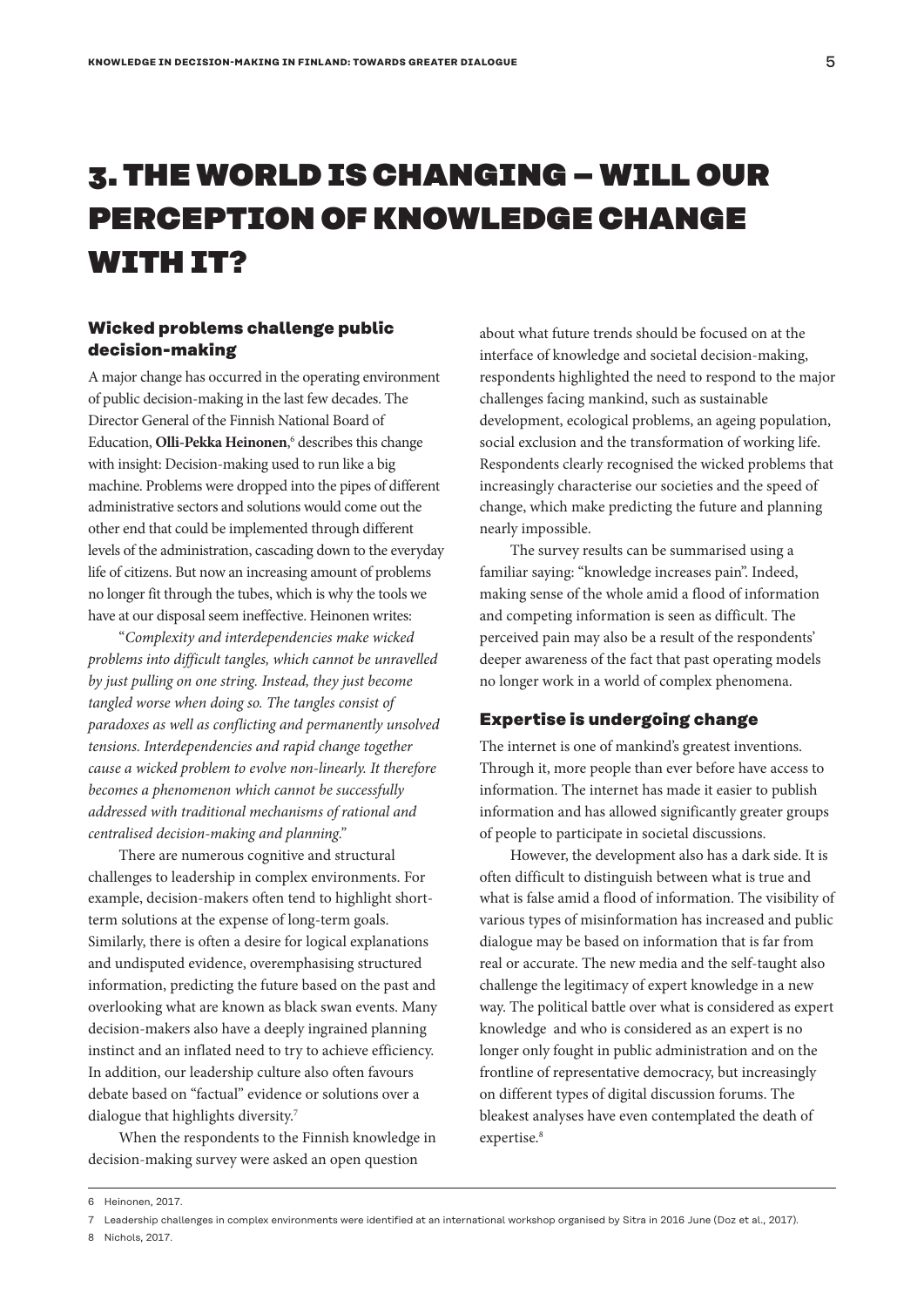#### BOX 2. A COMPLICATED WORLD HAS CREATED A COMPLEXITY GAP

Traditional thinking and operational models of Western societies are in crisis at all levels of society. Life management problems, illness attributed to lifestyle and mental health problems are increasing. Companies and public administrations are actively seeking new organisational models, as the old hierarchies are no longer effective in a rapidly changing operating environment. Political leaders are stumbling from one crisis to another while being engulfed by problems. The UN and other international organisations are unable to solve acute global problems. Why?

Finland and other highly developed societies have come to a historic crossroads, where the specialisation in economic and societal activities, complexity and uncertainty have reached new levels, which can no longer be managed using traditional methods. Several factors have contributed to creating the situation: the globalisation of world economies and production processes; the increased speed of change and interaction; the information overload on individuals and decision-makers; the individualisation of consumer needs; and the change in the structures of the economy and society. **John Casti**9, who studies complex phenomena, has referred to this tension created between the old operational models and the more complex world as a "complexity gap".

Historical examples of similar transitions indicate that the return to a path of sustainable development requires the creation of decisionmaking and organisational models that suit the new world – otherwise, the result is chaos, crisis or even the collapse of societies. Today's societies are now ominously close to taking this path. The situation is made worse by the fact that increased societal uncertainty and complexity have caused anxiety for many people. There now exists a favourable environment for extreme movements and politicians who seemingly offer simple solutions to complex societal problems.

The complexity gap can be narrowed in two

different ways. The first is based on reducing the complexity of society by, for example, developing simple rules, operational models and performance indicators. Finnish society is almost completely built this way.

The complexity of political decision-making has been reduced by, for example, a strong reliance on individual specialists and investigators, strictly delineated boundaries between the ministries' administrative branch functions, prioritising a linear innovation model and R&D in innovation policies and concentrating on discipline-specific academic achievements at universities.

Finland's traditional operational model, however, is no longer sufficient in a more complex and uncertain world. We now need a different type of strategy that is based on increasing the diversity and freedom of societal thinking and operational models. Only then can sufficient flexibility and the ability to adapt be achieved for a society in a world that is difficult to predict.

For companies, this requires more network co-operation, developing the platform economy, open innovation processes, experimental activities, crowdsourcing problem solving, design thinking, etc. The research world needs more interdisciplinary research, which aims to achieve scientific breakthroughs and solve the most important societal sustainability challenges. Diversifying the public sector's thinking and operating models requires delegating the decision-making responsibility regionally and organisationally downward. Individuals need to be included in decisionmaking and development efforts, experimental activities need to be activated and the long-term co-operation between companies and public administration should be increased.

Improving the adaptability of Finnish society requires a change in the societal paradigm.

#### Timo Hämäläinen, Sitra

This is an extract from an article published in Talouselämä on 1 September 2017.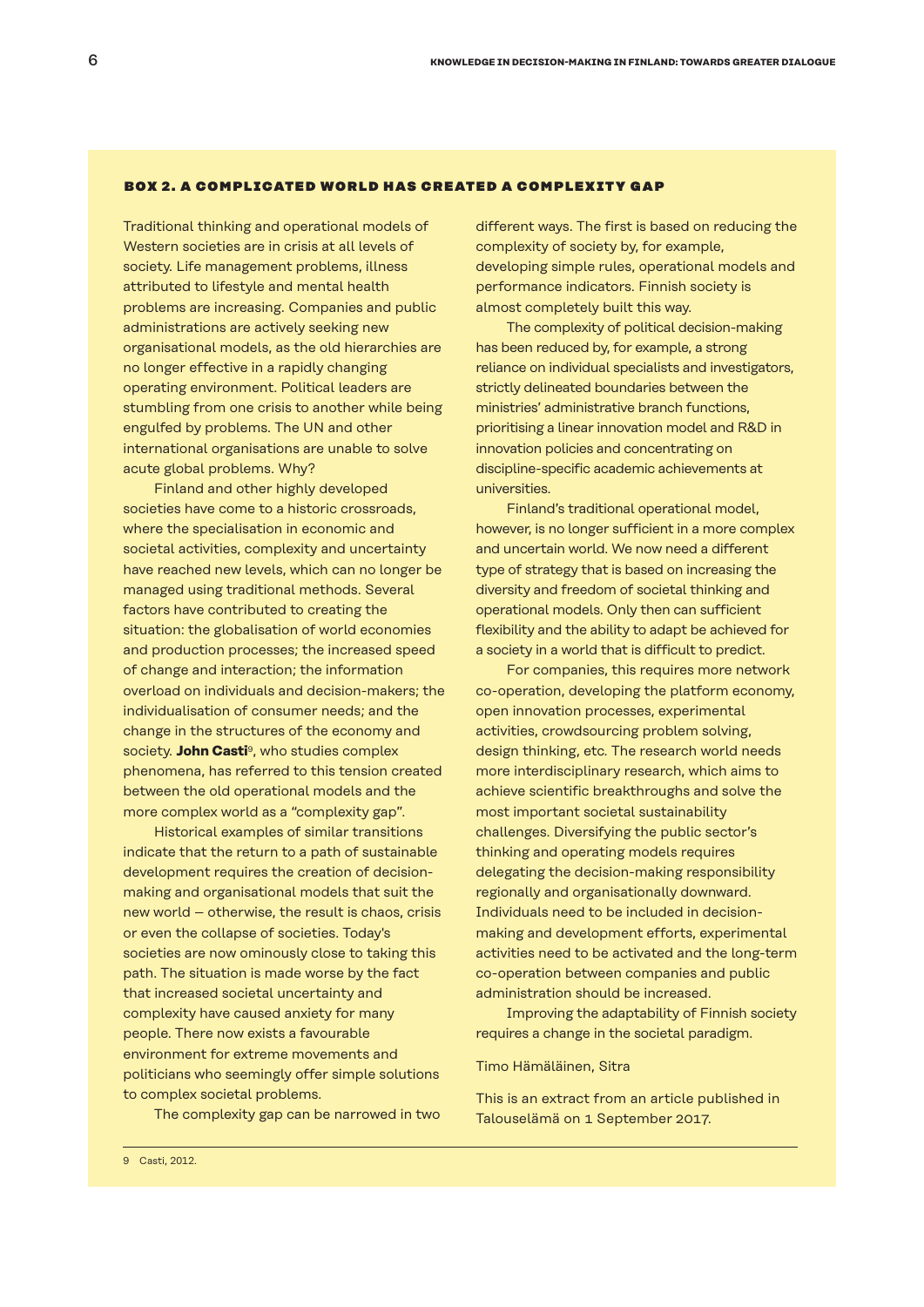

- Research institution, university or higher education institution
- Other respondents

In your opinion, what forms of knowledge and expertise should be used more in societal decision-making in Finland? (Select a maximum of three most important alternatives)

**Figure 2.** Increasing knowledge in societal decision-making. Respondents' views on the forms of knowledge and expertise that should be increased in societal decision-making in Finland. Respondents were allowed to select a maximum of three most important types of knowledge or expertise.

The respondents to our survey also highlighted the threats from and opportunities for digitisation, the crisis in democracy and the "post-truth society", when they were asked to identify the most significant changes in the operating environment.

According to **Mikko Jakonen**, 10 who has studied changes in the perception of expertise, the easy accessibility of information created by the internet and digitisation has narrowed the knowledge gap and hierarchy between experts and regular people. Expertise can be created in more heterogeneous social environments than before. Through online services, vast amounts of people can be included in resolving problems. Vast amounts of expert knowledge are produced today outside of universities and research institutions. In addition, IT development allows for expertise to be created in a manner where it ceases to be traditional, individualised "craftsmanship" bound to a single person.

*The easy accessibility of information created by the internet and digitisation has narrowed the knowledge gap and hierarchy between experts and regular people.*

Although traditional expertise based on education and experience is unlikely to be made obsolete, expertise has become a less clear and more conflicting concept. Expertise may be based not only on research, but also on experience, insight or from working in positions that provide perspective.<sup>11</sup>

Traditional academic expertise is increasingly only seen as one form of expertise and research information as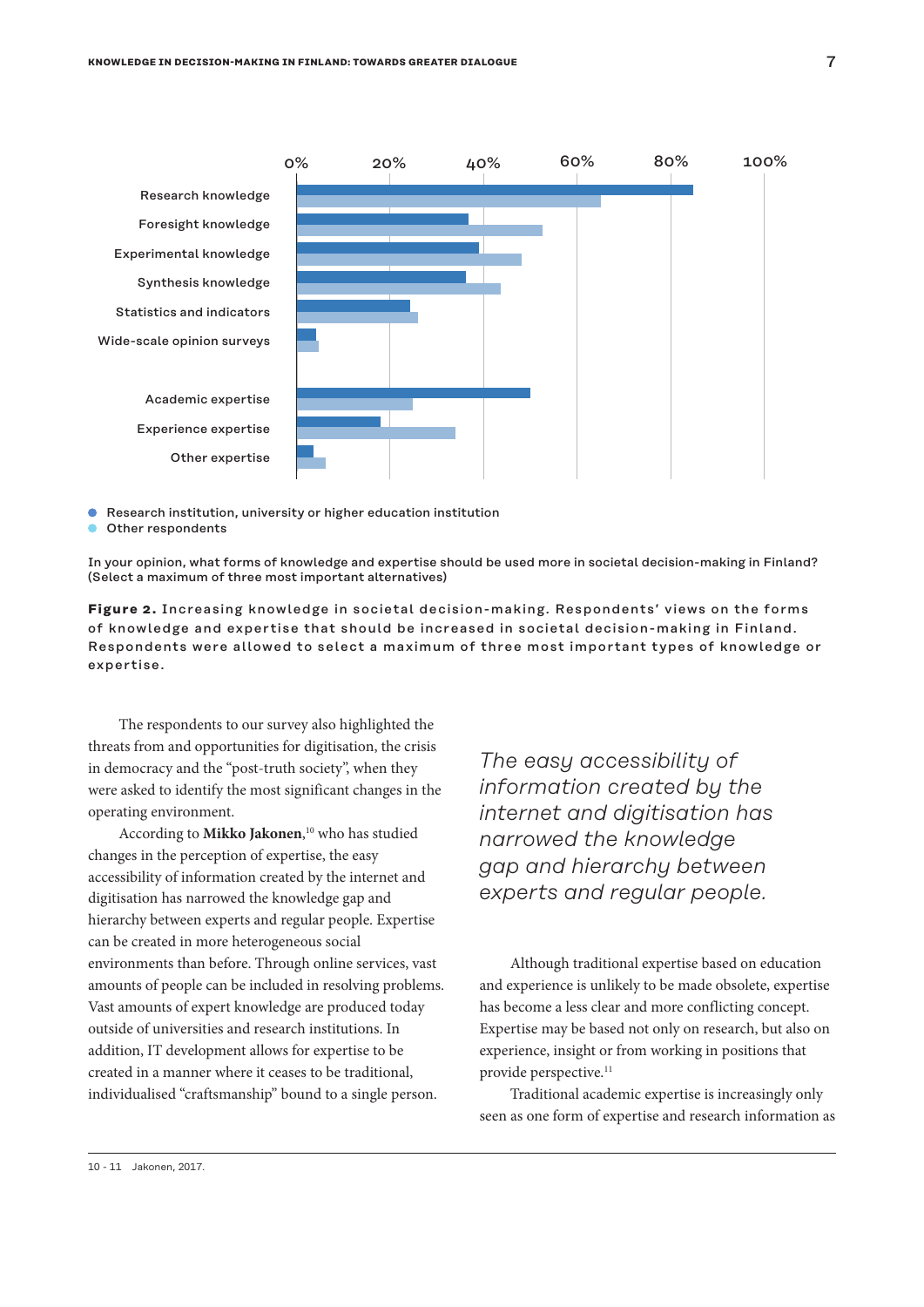only a single source of information among many others. This was evident in the survey we conducted in Finland, with different respondent groups feeling that there was nearly as great a need for increased foresight, experimental and synthesis knowledge as there was for increased research knowledge (Figure 2). A majority of respondents also thought it was more important to increase the use of experience-based expertise in decision-making, rather than academic expertise.<sup>12</sup>

The relativity of knowledge must be accepted in a modern society and expertise must be sought in more diverse places. One should aim to understand different types of knowledge, not assume or try to establish one model that encompasses all knowledge and truth. Especially when outlining the future, a diverse field of experts should be listened to, including all the conflicts, threads and differences therein.<sup>13</sup>

Information has established validation methods in the academic world, which is why the hierarchy of information sources often favours research. A similar validation method does not exist for other forms of information and expertise, which may result in difficulty when assigning value to different types of knowledge. In order for the dialogue between different types of

*It would be good to also identify and openly discuss the political goals and tensions associated with the use of different types of expert information.*

information and expertise to be successful, methods must be developed to evaluate and compile other types of information too, other than just academic findings. It would be good to also identify and openly discuss the political goals and tensions associated with the use of different types of expert information.

# **Information is given meaning through interaction**

The relationship between knowledge and decisionmaking has been influenced for decades by an ideal of linear interaction. This means that new knowledge acts as a key engine driving societal development. Therefore, the goal is to align information production with the most relevant questions from the perspective of decisionmakers, to produce the necessary information reliably and efficiently, and to communicate the information in a timely and effective manner to decision-makers.

During recent years, it has been increasingly realised that new knowledge is not a necessary engine for driving development. The innovation process can also be dynamic and chain-like.14 It may begin with identifying an unmet need, which acts as the development engine throughout the process, all the way from research to formulating the solution and marketing. Instead of the linear progression of the process, there may be many different types of feedback links between every phase. These may also exist between the information sources within the organisation and those available elsewhere in the world, which results in new information only being produced when necessary.

Both the linear and dynamic approaches for using knowledge in decision-making benefit from increased interaction. However, the interaction aims to accomplish different things. Interaction in the linear approach is usually used to ensure that information is produced for questions that are interesting to the users and that the produced results are communicated effectively to the decision-making process.

In the dynamic approach, knowledge production is seen as an interactive process, where experts not only seek answers to predetermined questions, but where both experts and decision-makers contribute to formulating the questions and making sense of the information from the start of the decision-making process.

Resolving especially complex problems requires a drastic reform of current practices and a new type of co-operation and dialogue between all parties. This type of learning-based problem solving, however, takes time. In addition, it must be accepted that the interaction does

<sup>12</sup> When compared to other respondent groups, representatives of research organisations highlighted especially research information and academic expertise. As a group, administration representatives highlighted foresight and synthesis knowledge slightly more than other respondent groups. Experience-based expertise, in turn, was highlighted slightly more in the societal decision-maker group than in other respondent groups.

<sup>13</sup> Jakonen, 2017.

<sup>14</sup> Kline and Rosenberg, 1986.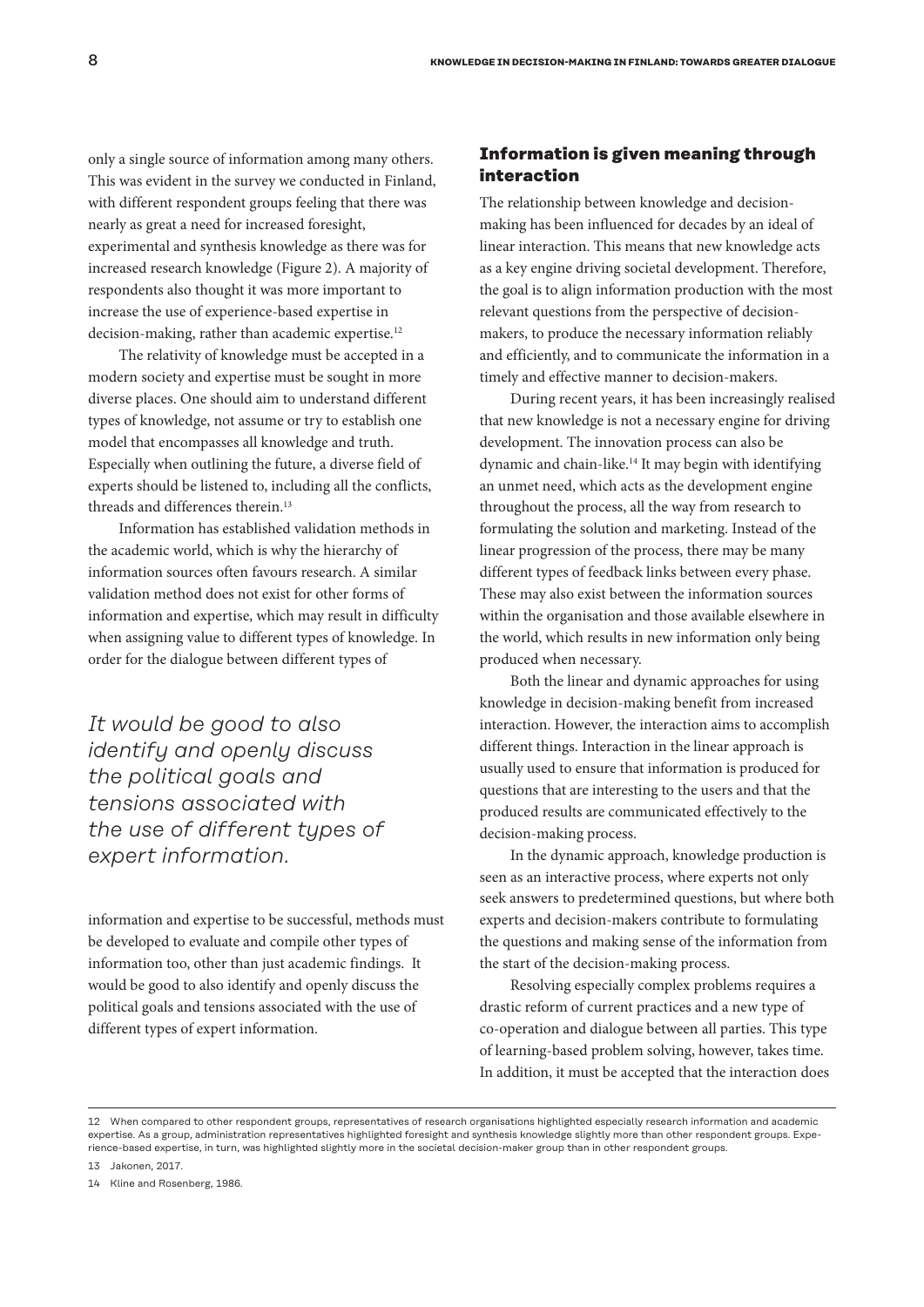not always lead to decisions in line with what is considered to be the objective truth. This is because decision-making is not only affected by the acceptability

*Resolving especially complex problems requires a drastic reform of current practices and a new type of cooperation and dialogue between all parties.*

of the information used, but also by the perception of how legitimate the process of using knowledge is. Shared knowledge resulting from joint interpretation processes increases the impact of knowledge on decision-making.

According to our interpretation, the respondents to the Finnish knowledge in decision-making survey favoured a dynamic approach to the interaction between knowledge and decision-making, in particular when resolving complex societal problems (Box 3). In the context of complex problems, respondents especially highlighted the diversity of knowledge, compilation and synthesis of different types of information and expertise, multidimensional impact assessments, critical thinking and dialogue. The respondents did not feel that the diversification of the concept of knowledge described in the previous section is sufficient; instead, different types of information and expertise should also be interpreted in relation to one another more effectively. There would appear to be a dire need for systemic knowledge in our era.

# BOX 3. COMPLEX QUESTIONS REQUIRE A DIALOGUE BASED ON MULTIDIMENSIONAL KNOWLEDGE

Respondents to the Finnish knowledge in decision-making survey saw five ways to seek solutions for complex problems (Appendix 3, also see Figure 2).

**1. Holistic perception, syntheses and systemic understanding** (collecting and synthesising knowledge from multiple sources and multidimensional impact assessment)

**2. Questioning the prevailing conditions** (questioning the prevailing assumptions and practices)

**3. Dialogue and interaction** (the dialogue between different scientific disciplines and the interaction between academic and practical experts)

**4. Use of diverse information and expertise\***

**5. Long-term approach that extends beyond terms of government**\*

Making information understandable and swiftly available for decision-makers or the increase in practical knowledge were not widely supported when seeking answers to complex questions. It was surprising that the potential for using big data or artificial intelligence to provide answers to complex issues was hardly recognised.

There were some differences in the views of different respondent groups. For example, representatives of the **administration** group highlighted collecting knowledge from multiple sources more than other groups, but felt that questioning the existing conditions was less important than other groups. As a group, representatives of **research** organisations highlighted dialogue and questioning the existing conditions more than the other groups. Differing from the other groups, representatives of **politics**  highlighted experiments more than multidimensional impact assessments.

\* This option was not included in the survey, but the perspective was strongly highlighted in the open responses.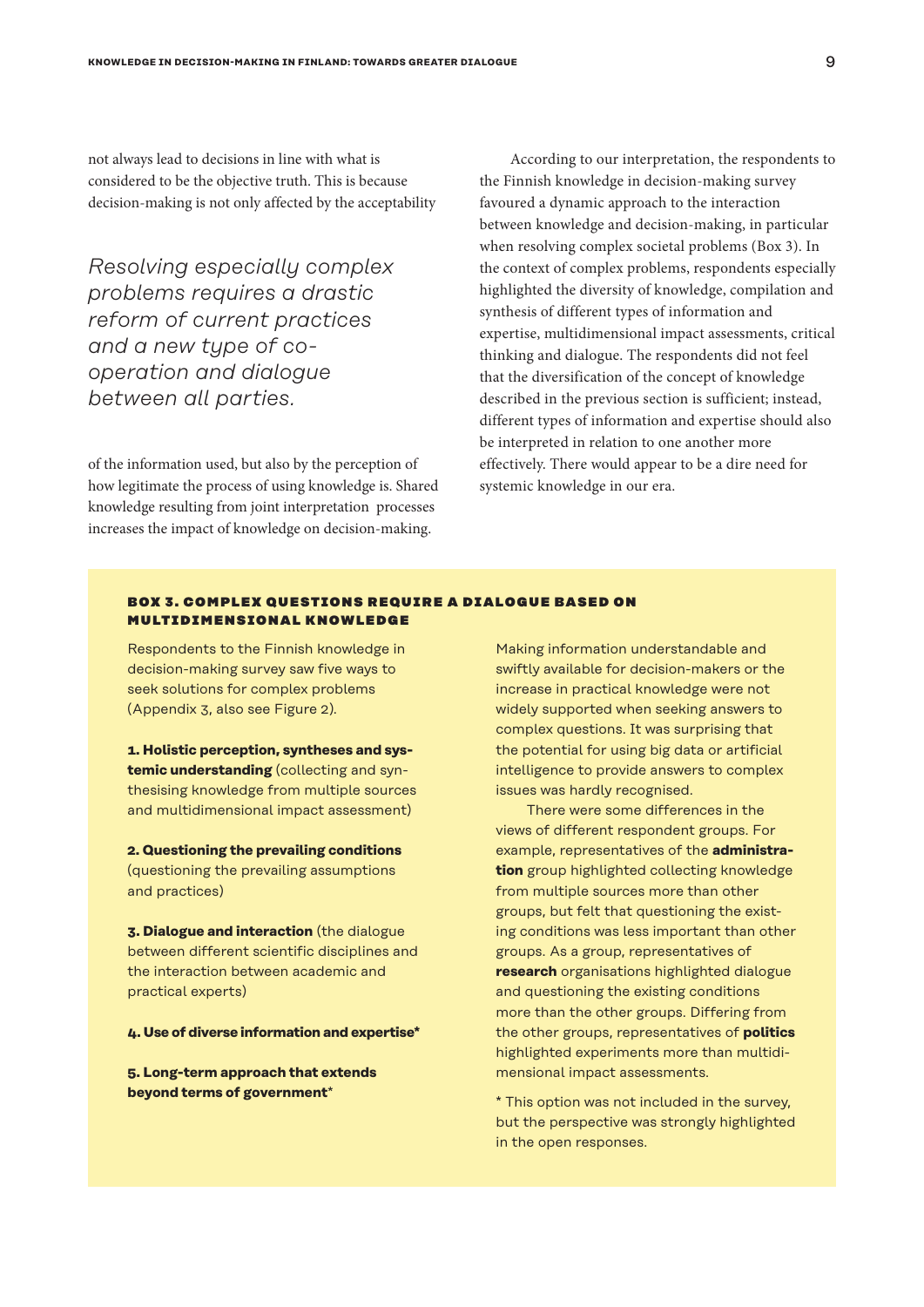# 4. THERE IS A WILL TO DEVELOP, SO WHY IS NOTHING HAPPENING?

# **There is awareness, but few competences or resources**

The respondents to the Finnish knowledge in decisionmaking survey shared a pessimistic perception of the status of using knowledge in decision-making. But respondents did recognise rather well how important forces of change, such as complex phenomena in a rapidly changing world, the problems with democracy and rapidly evolving digitisation challenge our views on knowledge and how it is created. Regardless of the respondent group, respondents also recognised the need to take the initiative in the development activities within their own operational area and felt that the need for development is well recognised in their organisations. So then why is nothing happening? Why do respondents still have a strong perception that the interaction of knowledge and decision-making is not being developed in a sufficiently determined manner (Figure 3)?

The survey and its results provide grounds for three interpretations:

Resources, resources, resources. The respondents felt that the lack of resources and funding was the most important obstacle to the development of the interaction between knowledge and decision-making in their own organisations. Administration representatives felt that the resource problem was the most critical.

Our view, however, is that the lack of resources is not the underlying reason for the limited development activities, but is a symptom of something else instead. So why is it that competences are not developed or resources directed in a more determined manner to improve the interaction of knowledge and decision-making?



How do you feel about the statement that "new ways to improve the interaction between knowledge and societal decision-making, especially when it comes to complex societal issues, are being developed in a determined manner in Finland"?



B. Meetings between developers and exchange of experiences

Is there a need in Finland for increasing regular meetings and the exchange of experiences among those interested in developing practices for interaction between knowledge and societal decision-making?

**FIGURE 3.** Current status and need for development activities associated with the interaction of knowledge and decision-making.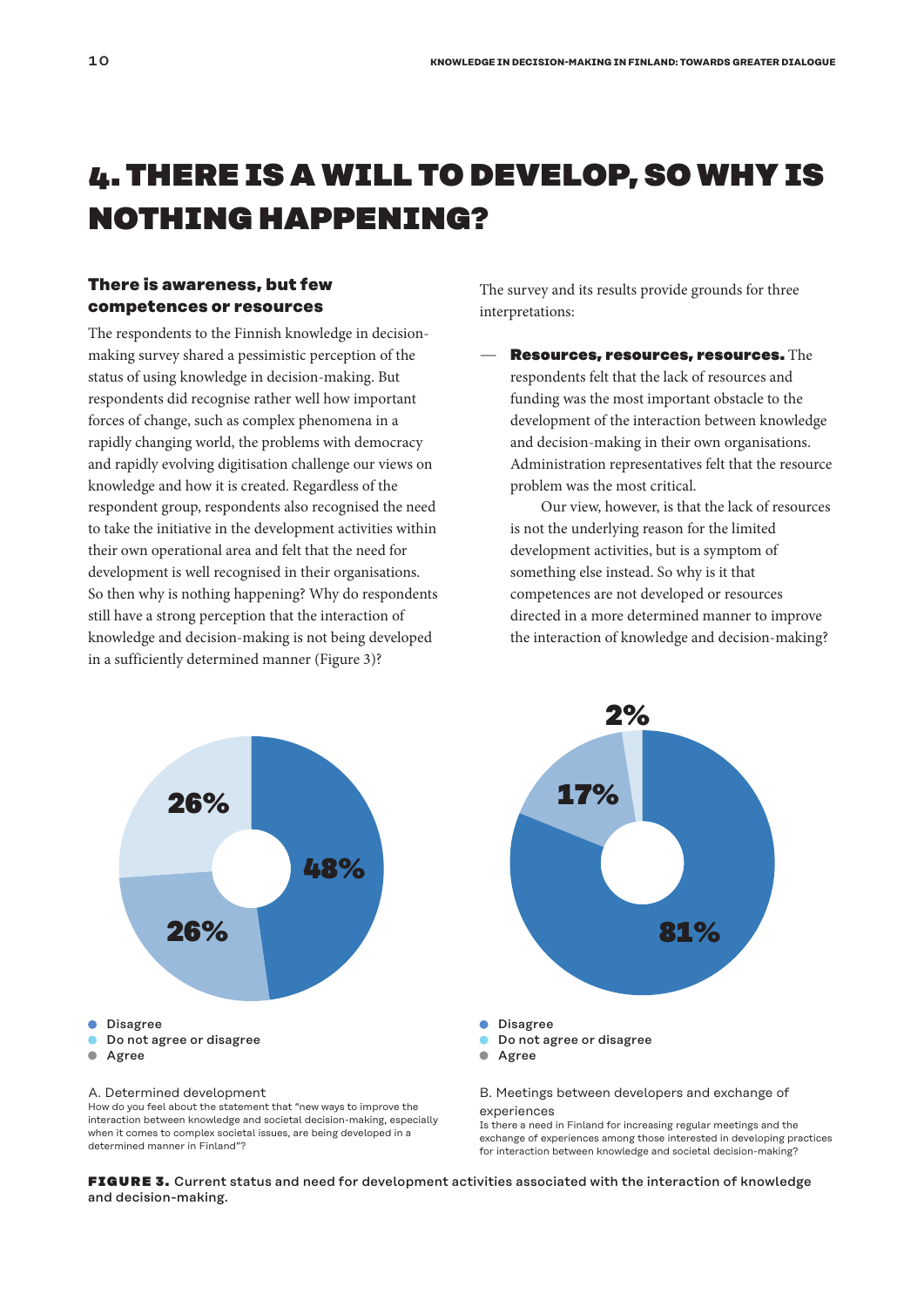# Lack of competences and thin

developer networks. A majority of the survey respondents felt that the competences in their organisations for interaction practices was insufficient. The methods highlighted by the respondents for developing their competences included discussions and exchanging experiences with colleagues. Less than half of the respondents stated that they read publications or articles on the topic. The lack of competences was highlighted the most by respondents who represented the administration group.

We believe that development of the interaction between knowledge and decision-making is also made more difficult by the lack of competences on dialogue-based facilitation methods. In fact, different types of interaction processes are often outsourced to service providers instead of developing the competences needed for implementation in-house as strategic competences of organisations.

When planning the survey, we also observed that it is very difficult to identify key individuals in developing the interaction between knowledge and decision-making in each organisation based on titles or job responsibilities. The development efforts are often made more based on personal interest than job responsibilities. We did not really identify any active developer networks on the subject.

## **Shared responsibility - no one's**

responsibility? Survey respondents strongly felt that the responsibility for taking the initiative in the development of the interaction between knowledge and decision-making was a shared responsibility. The perception of shared responsibility was highlighted by the fact that each respondent group saw their responsibility to take the initiative as being at least as great as how it was perceived by other respondent groups. When analysing the views, there appeared to be many people willing to assume responsibility, but does the old saying "everyone's responsibility is no one's responsibility" also hold true here?

Despite the shared responsibility, all respondent groups felt that taking the initiative was particularly needed from the administrations that prepare societal decisions and from different ministries (Figure 4). In particular, the administrations were identified as being the most important owners and initiators of the interaction processes. In addition, Sitra was mentioned in one in five open responses.<sup>15</sup> The responses suggested that Sitra should be active, particularly when dealing with developing new practices and initiating co-operation and the exchange of experiences among developers.



Figure 4. Respondents' suggestions on those with responsibility for taking the initiative. Respondents were asked to name those seen as key actors for developing interaction practices between knowledge and societal decision-making.\*

15 The number of responses that mentioned Sitra is likely to have been affected by Sitra's role as executor of the survey. Respondents were asked to name some of those actors that they viewed as vital to the development of interaction practices between knowledge and societal decision-making.

\*) Abbreviations used: Sitra (the Finnish Innovation Fund Sitra), Tekes (Tekes - the Finnish Funding Agency for Innovation), Kuntaliitto (Association of Local and Regional Authorities), VN-TEAS (The government's analysis, assessment and research activities), Tutkas (Society of researchers and MPs), UNIFI (Network of universities), TIN (Research and Innovation Council), TJNK (Committee for Public Information), TEA working group (Working group for co-ordinating the governments' analysis, assessment and research activities), Tietojohtaminen ry (Society for knowledge management)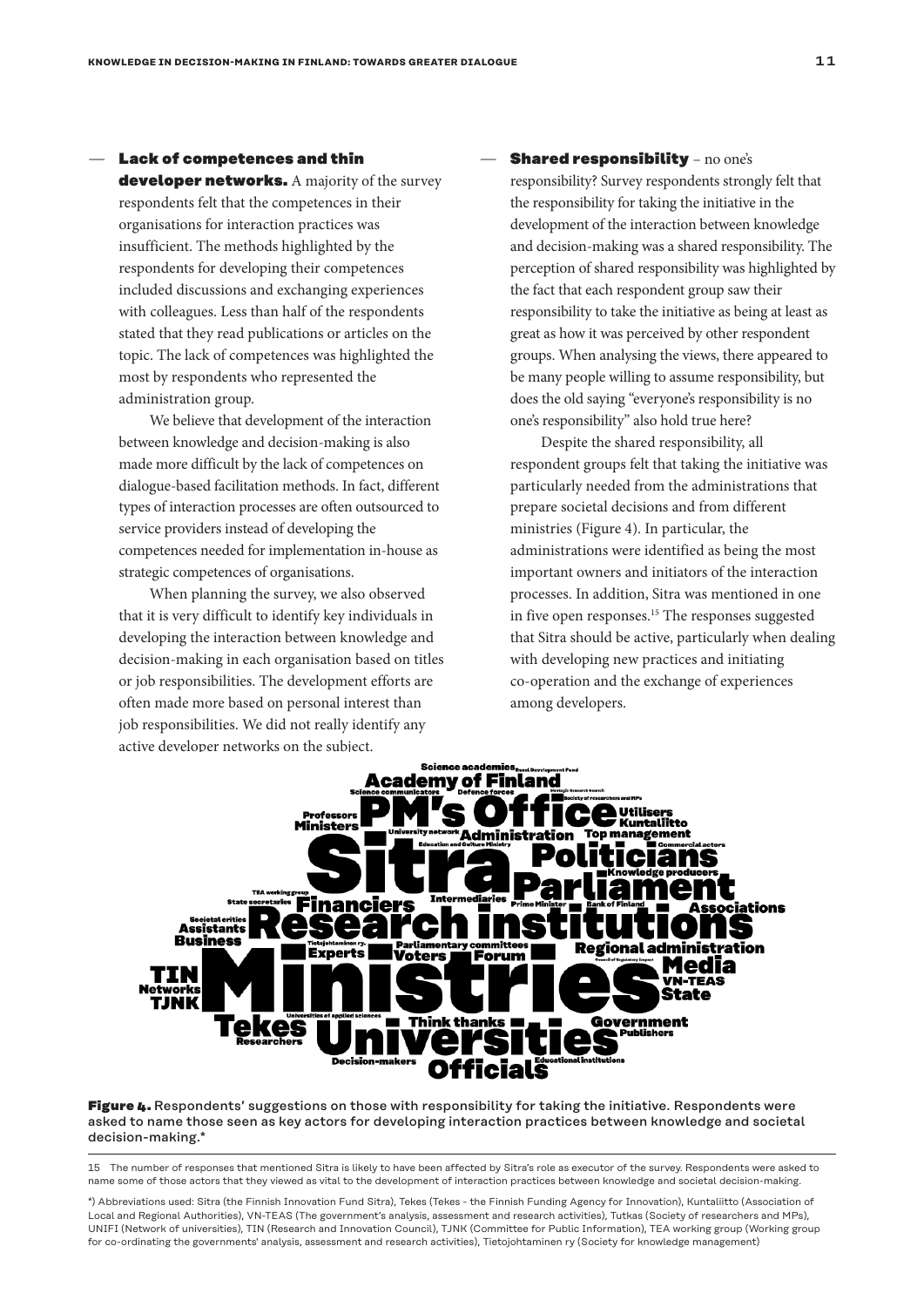#### BOX 4. THE CHALLENGE OF COMPETENCE AND GOVERNANCE IS NOT RECOGNISED

The respondents to the Finnish knowledge in decision-making survey were asked with an open question what single thing they would like to change in the interaction between knowledge and decision-making. There was a largely equal desire to change the supply of knowledge and expertise (31%), preparing and making decisions (31%) and the interaction between knowledge and decision-making (27%). Only a few (8%) saw a need for primarily developing competences or governance.

Although the question was obligatory to the respondents, very few practical development suggestions were made. Most of them were associated with the following topics.

**1. Developing competences** – on both sides. The use of knowledge in decisionmaking on issues involving complex phenomena requires new competences in dialogue and in designing interactive processes. Increasing such competences should be made a central element of the training of decision-makers, officials and researchers. As this pertains to cultural change, room must be made for new learning through unlearning. It can be supported with incentives that support, for example, career development or achieving merits. For developers interested in the subject area, new meeting places and platforms for exchanging experiences are needed.

# **2. Experimenting and developing new practices.** The interactive and dynamic approaches needed for addressing complex issues require systematic and easy-to-apply practices. In particular, methods that create dialogue between different types of

knowledge and sources of information (e.g. research, foresight, experiments) are needed. Good practices should be modelled, experimented with and shared.

# **3. Strengthening the knowledge base for preparing and making decisions.** The

openness about the knowledge used for preparing and making decisions should be increased. In order to diversify the use of knowledge and expertise, respondents called for the reform of the hearing practices of parliamentary special committees, a renewed way of working in committees and wider participation in the drafting of the future outlooks of ministries, among other things. In order to improve the reliability of knowledge used in decision-making, respondents proposed nominating a scientific counselor to the Finnish Government, the use of different types of expert panels, strengthening information centres and services for decision-makers, and reliability monitoring of used knowledge.

#### **4. National policies and directing**

**resources.** The approaches needed for addressing complex societal issues should be better considered in national policies, all the way from government programmes to different types of research, education and innovation policies. They should more comprehensively include different types of information sources and forms of expertise and the dynamic dialogue between them. For example, it is difficult to direct resources to developing new competences and adopting new practices without enabling national policies and the will to do so.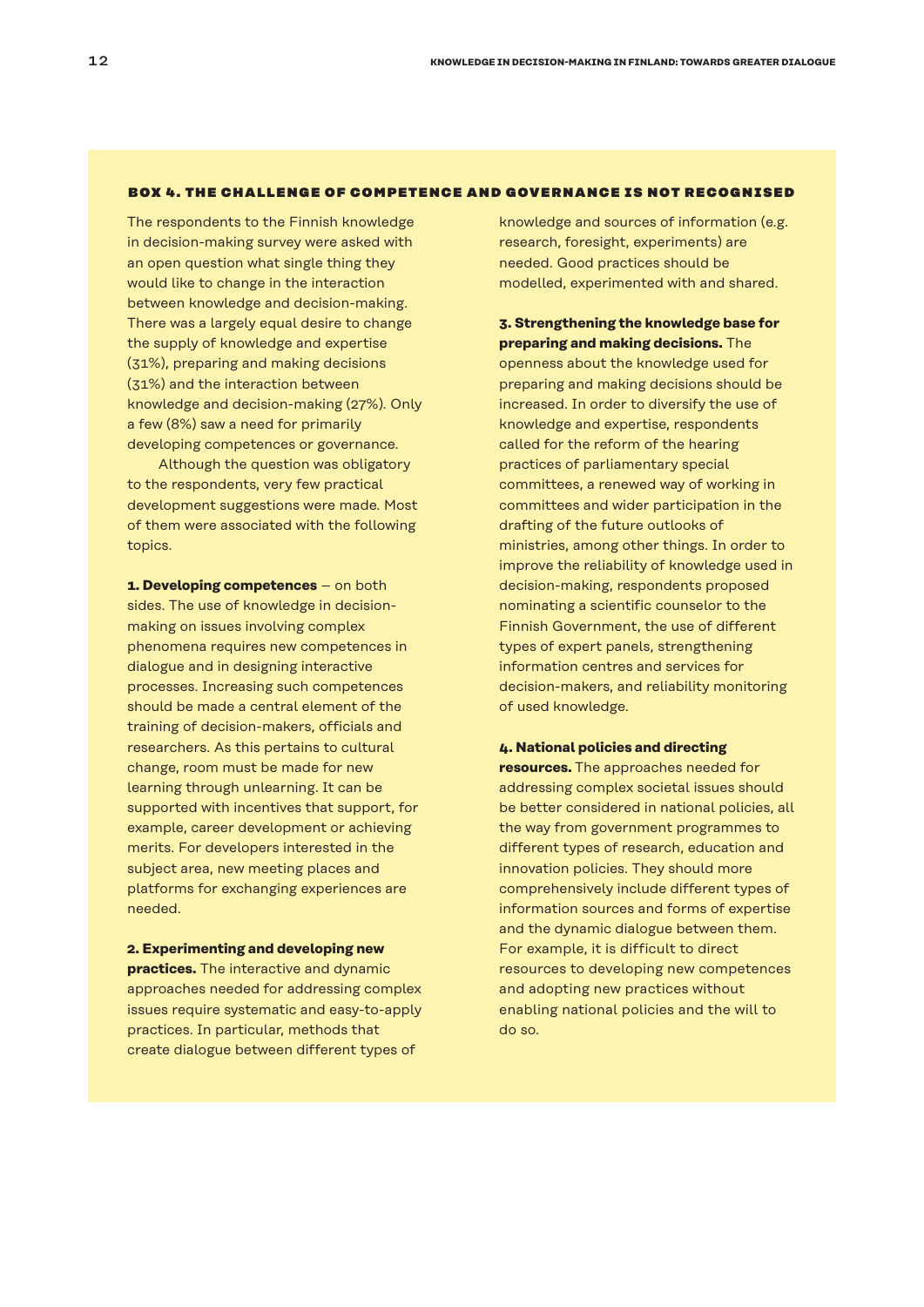# **Competences and governance must be developed**

Our view is that the lack of resources, competences and assuming responsibility are reflective of the weaknesses associated with sharing the goals and policies necessary for change.

When the survey respondents were asked what single thing would they like to change, only a few suggested the development of competences or governance. Many of the actions suggested by respondents (Box 4), however, are not possible unless the interaction between knowledge and decision-making is made a strategic area of governance among both knowledge-producing and knowledge-using organisations.

Two extremes could be seen in the responses. Some respondents called for a better atmosphere and increased interaction. In contrast, some of the proposed practical actions reflect a sense of restoring the control lost in the abundance of knowledge by using top-down management of knowledge that highlights its rational use. An attempt was made to address the fragmentation of knowledge and the decision-makers' lack of time by calling for new institutions, by directing the use of information for decision-making in a centralised fashion or by introducing controls to ensure that knowledge is used "correctly".

The ability to assume a new organisational culture that relies on more decentralised decision-making significantly affects what types of solutions can be adopted and how. Therefore, the change requires that the old roles of super experts, researchers or politicians must be discontinued.16

Although we have highlighted complex societal problems in this report, not all societal problems are complex by nature. With many of the issues on today's policy agenda, linear approaches to using knowledge are still effective. However, decision-makers must be able to recognise what problem is ultimately being resolved and what issues are truly so multidimensional that they cannot be solved by introducing "correct" knowledge in a linear fashion to the decision-making process. This requires new competences.

In addition to the decision-makers' ability to interpret knowledge as called for by the respondents, contextual awareness is also needed. The successful use of knowledge in decision-making starts with understanding the nature of the problem, including its time span and scope. Only in this way is it possible to evaluate what type of knowledge and interaction is required to resolve the problem and how limited or sufficient the available information is in relation to the problem. Better contextual awareness is also required from knowledge producers and their funders.

Many national research and innovation policies (for example, the government programme, research and innovation policy, and government resolution on the reform of research institutions and research funding) encourage more diverse inter-administrative or interdisciplinary co-operation or co-operation between different sectors. Do the above initiatives offer sufficient methods to improve our ability to address complex societal problems?<sup>17</sup>

The recent OECD country assessment of Finland's research and innovation policy<sup>18</sup> calls for a new vision to address major societal challenges (for example, energy efficiency, the ageing population and climate change).

<sup>16</sup> Doz et al., 2017.

<sup>17</sup> The goal of the current government programme (Finnish Government, 2015) is to boldly renew governance and policy implementation by improving knowledge-based decision-making and openness and by utilising methods that support experiments and citizen participation. The programme includes 26 key projects, of which 10 contain research and innovation policy activities. For example, the key project that aims to strengthen the experimental culture corresponds with the need identified in this report to diversify our perception of knowledge. However, according to the recent OECD country assessment (OECD, 2017), the government's research and innovation policy activities have not been compiled together as a coherent research and innovation policy.

The most recent research and innovation policies (Finnish Research and Innovation Council, 2014) highlight improving the quality of expertise, making choices and supporting the leading experts, securing R&D funding and strengthening the effectiveness of knowledge. The renewal of the perception of knowledge, the holistic perspective and the creation of knowledge through dialogue called for by respondents to the Finnish knowledge in decision-making survey are not emphasised.

The Finnish government's resolution on the reform of research institutions and research funding (2013) aims to base societal policies and decisionmaking and its implementation on researched knowledge that would guide decision-making in a long-term manner. With the goal of strengthening the horizontal nature of the knowledge base and the interaction between knowledge production and decision-making through strategic research funding and government research, foresight, assessment and research activities, the reform is a step in the right direction. However, the reform is insufficient because a majority of the development activities pertain to knowledge production and organising funding for it without really addressing the problems with the political and administrative decision-making system. A more important issue than funding instruments, according to Heinonen (2017), is for political decision-makers and those preparing the decisions to be able to engage in dialogue that constructs a shared view with those producing the knowledge.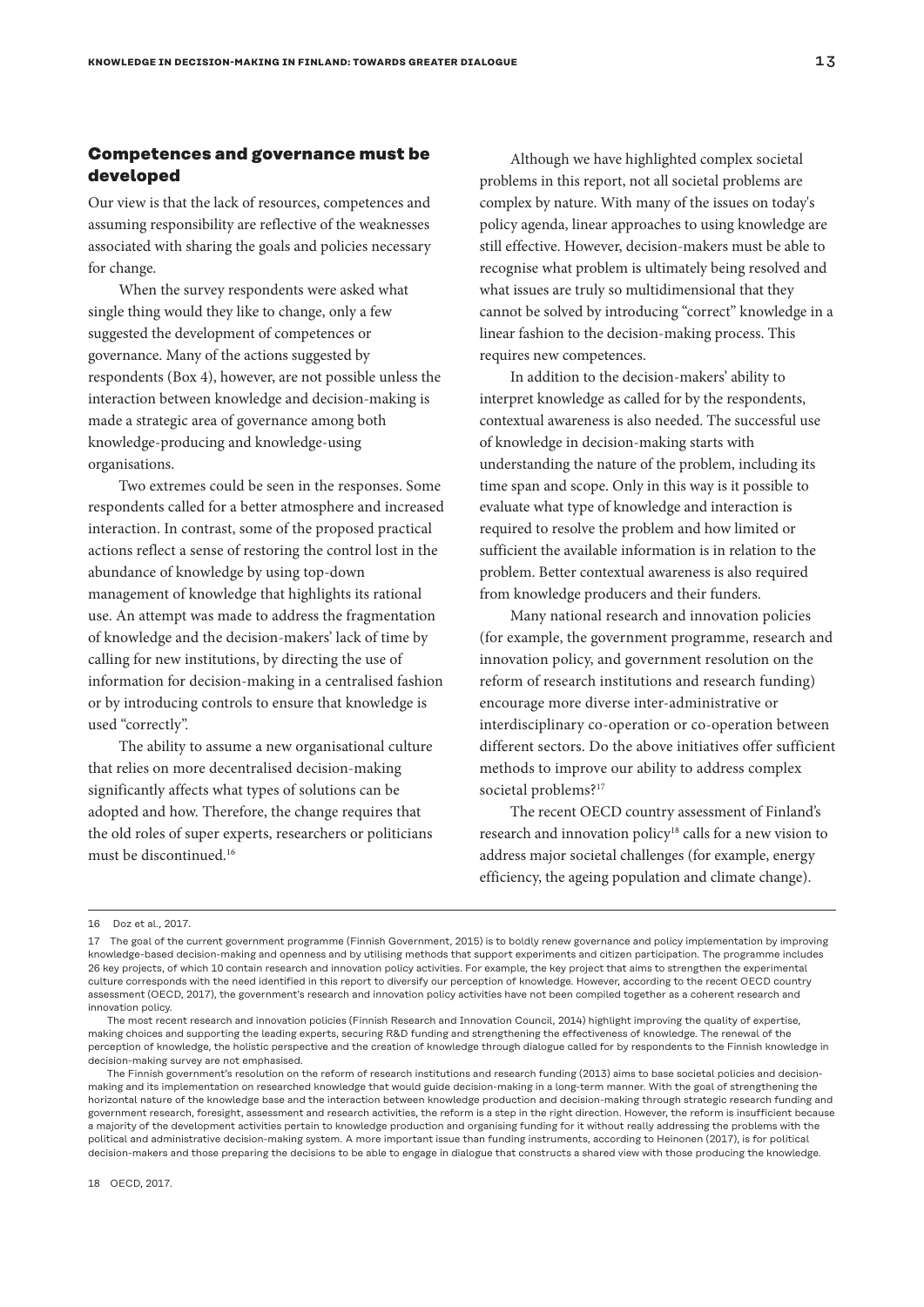At the same time, it is recommended that there be a comprehensive reform of public sector governance that leads to a more united government and new partnerships and interaction between the public, private and third sectors. In accordance with the OECD recommendations, the new vision for research and innovation policy is currently being drafted by the

The respondents to the survey highlighted a shared development responsibility. However, a shared responsibility is no one's responsibility until it is carried

Research and Innovation Council of Finland.

systematically and with determination at all levels of society.

In addition to the government programme and research and innovation policies, strategic decisions and uniform principles and processes for knowledge-use are needed at different organisational levels. The development and adoption of new practices must be introduced to the action plans of organisations that both produce and use knowledge. This will be fundamental to Finland's ability to reform.

# 5. IN ADDITION TO DIGITAL PROGRESS, WE NEED GREATER DIALOGUE

Despite the concerns identified by the Finnish knowledge in decision-making survey, one cannot conclude that things are particularly bad in Finland or even worse than elsewhere. The survey reflects the more general difficulties faced by societies operating in a new type of information environment.

The survey, however, provides grounds for some optimism. A majority of the respondents, at least on a cognitive level, have detected the changes in direction in the use of knowledge in decision-making, which are required to address complex issues. Complex phenomena and the uncertainty associated with them challenge our perception of knowledge and how we use it, among other things.

In order for us to also use knowledge in changing conditions in a progressive manner, we need the goaloriented development of competences, leadership and governance. It should stem from the ability to recognise the contexts that require new approaches where it is necessary to move away from the traditional ideal of linear knowledge production and use. Digital progress and greater dialogue are the spearheads of this change.

**Digital progress.** We did not seek or find an answer in the survey that defines citizens' roles in the interaction between knowledge and decision-making or how citizen-based information is used as a part of decision-making. Many of today's reform initiatives come from civil society. In addition, a large share of the increase in new knowledge occurs beyond the reach of authorities and the share of knowledge in the possession of the authorities is decreasing. Regardless of this, the decision-making systems are primarily centred around official information.

A surprising aspect of the survey results was that although respondents almost unanimously felt that the opportunities created by digitisation for supporting knowledge production were not utilised sufficiently (Appendix 2), they gave very little significance to developing and adopting artificial intelligence, for example, to help resolve complex societal problems (Box 3). Is artificial intelligence still such a new concept that knowledge producers or even those who study the use of knowledge in decision-making have not been able to grasp it?19

The interaction between knowledge and decisionmaking was perceived as occurring between people – experts. However, the interaction between machines may have a more important role in compiling and synthesising knowledge and in providing automatic operative guidance – and even decision-making – in future societies. With the use of artificial intelligence, for

<sup>19</sup> Only 15% of respondents from the group representing research organisations felt that developing artificial intelligence was an important approach when handling complex societal phenomena. The figure was approximately the same (14%) for those who study the use of knowledge in decision-making. One in four respondents of the entire study believed in the opportunities provided by artificial intelligence.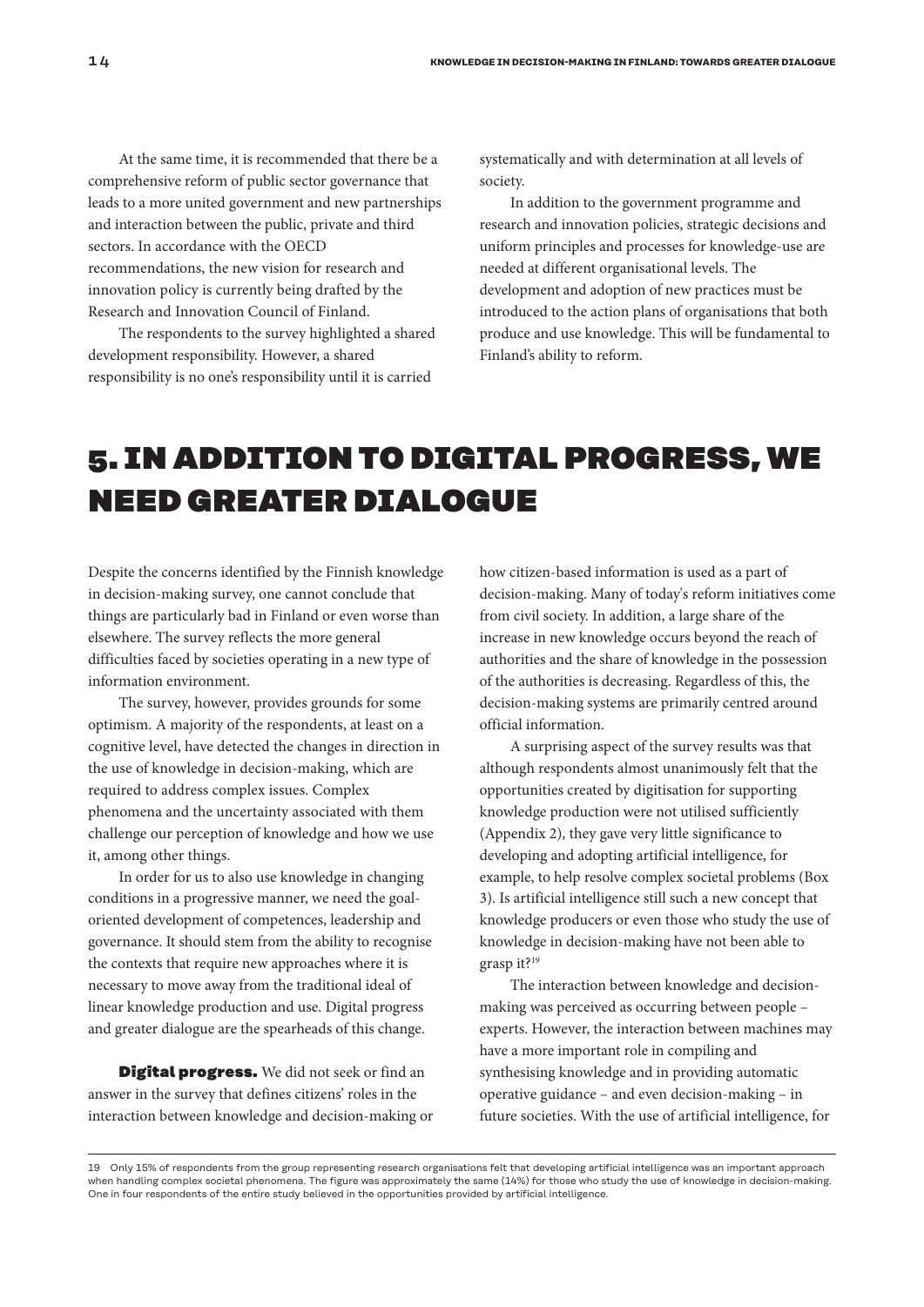example, it would be possible to access the information described above as being beyond the reach of decisionmakers.

# *In a complex world even highquality knowledge may not lead to a good decision and even good decisions are not alone sufficient to create change.*

Today, digital solutions are called for when reforming administrative practices and producing services in different contexts. It remains to be seen how the growing opportunities created by digitisation can be utilised when seeking solutions to the major issues facing humanity. Digital progress, which increases and compiles available information, must also be extended to the use of knowledge in decision-making.

Greater dialogue. When thinking in accordance with the traditional linear knowledge-use model, this survey and the interpretation of its results have produced significant new knowledge for decisionmakers to use. Now we just have to get the decisionmakers to adopt the knowledge through effective communication and wait for the knowledge to be used and for the well-justified proposals to be implemented.

As we have highlighted in this report, the world does not operate like this with complex phenomena – and the use of knowledge in societal decision-making is a complex challenge. Although wicked problems affect our future now more than ever, our decision-makers and our entire societal machinery are poorly prepared to address them. In a traditional decision-making culture that is based on examining linear cause-and-effect relationships, complexity is easily disregarded because addressing complexity challenges rational decision-making that has predictable impacts. In complex phenomena, changes usually occur in a dispersed manner and gradually, and not through transformational one-off decisions. Therefore, in a complex world even high-quality knowledge may not lead to a good decision and even good decisions are not alone sufficient to create change.

Amid the current change, the roles of different actors may also change.

Therefore, one must go deeper than simply reforming the individual practices, processes or institutions highlighted in the survey (see Box 4) when developing knowledge in decision-making, especially for use with complex questions. The challenge is the refining of one's awareness of a need for change into internalised principles of action. There is need for a cultural change that can only occur through dialogue and personal discovery.

National policies, decision-making processes or methods of knowledge production and interaction will not change without a significant unlearning of the prevailing linear model of knowledge production, communication and decision-making, or without a better understanding of the roles of different actors and the changes they are facing. We must continue the development of a shared perception of the changes in the interaction between knowledge and decision-making that are required by complex phenomena. For that, we need a greater societal dialogue.

# **SITRA - THE FUND FOR THE EUTUDE - DADTICIDATES IN THE** WORK

In Sitra's knowledge in decision-making project, we recognise the challenges and opportunities associated with the changing relationship between knowledge and decision-making. We introduce new perspectives, increase interaction between those interested in the subject and share best practices. We help experimenting with new interaction models and developing existing arenas aiming at interaction between knowledge and decision-making.

(sitra.fi/knowledge-decision-making).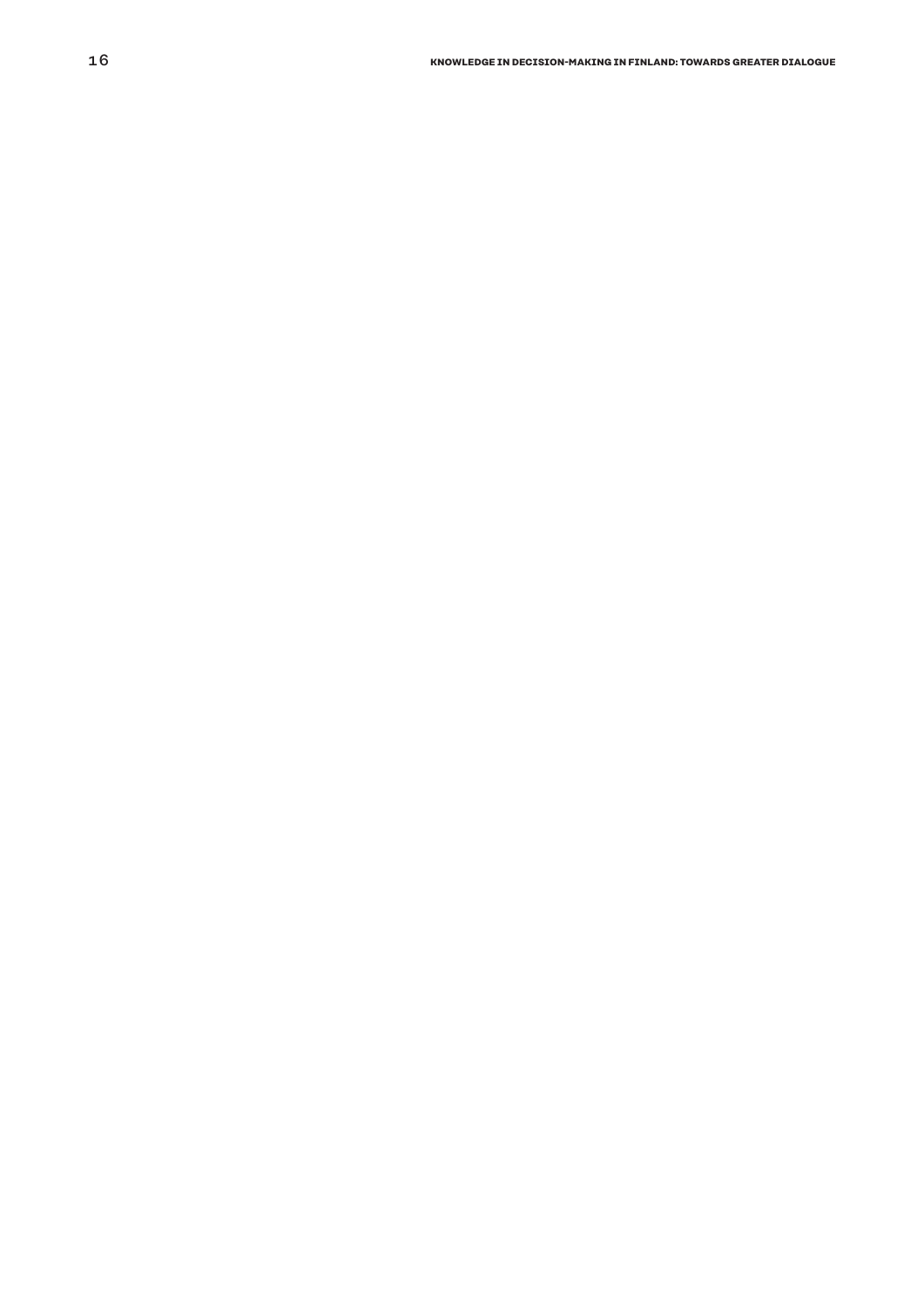

Casti J. (2012), X-Events: The Collapse of Everything, Harper Collins, New York.

Doz Y., Hellström E., Kosonen M., Lähdemäki J. and Wilson K. (2017), Reflections on the "Leadership under Complexity" Workshop, Sitra Working Papers 17 March 2017.

Finnish Government (2013), The Government resolution on the reform of research institutions and research funding, issued in Helsinki on 5 September 2013 (in Finnish only).

Finnish Government (2015), Finland, a land of solutions. Strategic programme of Prime Minister Juha Sipilä's Government, 29 May 2015, Government publications 12/2015, October 2015.

Finnish Research and Innovation Policy Council (2014), Reformative Finland: Research and innovation policy review 2015-2020.

Heinonen O-P. (2017), Julkinen päätöksenteko totuudenjälkeisessä ajassa, Yhteiskuntapolitiikka 82: 1. Hellström E. and Ikäheimo H-P. (2017), Tieto päätöksenteossa: Kartoitus tulevaisuuden vuorovaikutustarpeista. Yhteenveto tuloksista. Sitra 12 September 2017.

Hämäläinen T. (2017), Suomen malli pitää päivittää monimutkaisempaan maailmaan, Talouselämä, 1 September 2017. Jakonen M. (2017), Vastatieto – Tulevaisuuden asiantuntijuutta etsimässä, Eduskunnan tulevaisuusvaliokunnan julkaisu, January 2017.

Kline S. J. and Rosenberg N. (1986), "An overview of innovation", in Landau R. and Rosenberg N. (eds), The Positive Sum Strategy: Harnessing Technology for Economic Growth, National Academy Press, Washington, D.C., pp. 275-305.

Nichols T. (2017), The Death of Expertise: The Campaign Against Established Knowledge and Why it Matters, Oxford University Press, Oxford.

OECD (2017), OECD Reviews of Innovation Policy: Finland 2017.

Tuomisto J., Muurinen R., Paavola J-M., Asikainen A., Ropponen T. and Nissilä J. (2017), Tiedon sitominen päätöksentekoon, Publication Series 39/2017 of Finnish Government analysis, assessment and research activities, March 2017.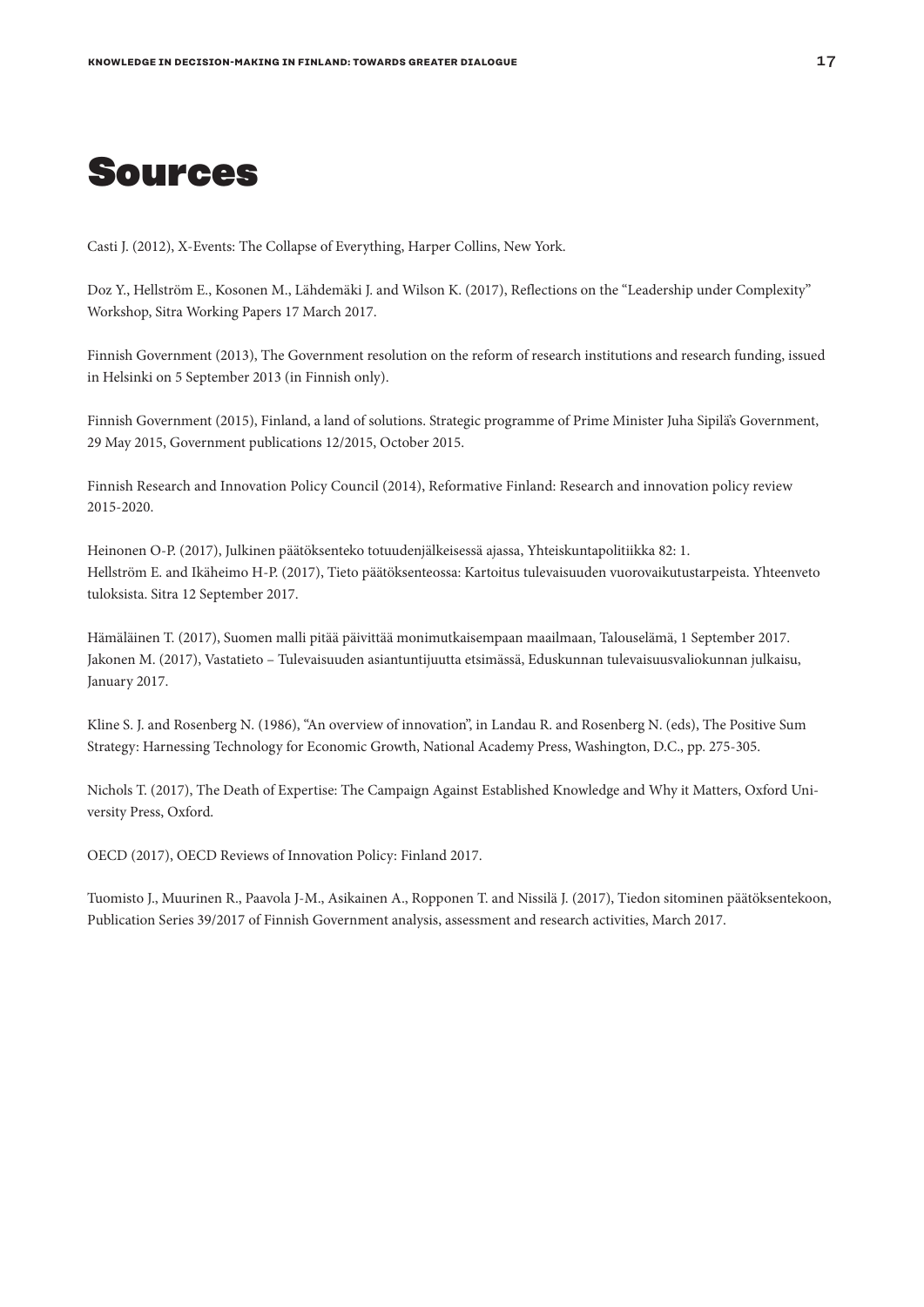# **Appendix 1. Target group, respondents and materials of the survey**

The Finnish knowledge in decision-making survey was carried out between 24 May and 30 June 2017. It was marketed to selected target audiences, allowing recipients to forward the questionnaire to other people within the target audiences. The target audiences of the survey were decision-makers, public officials, knowledge and service producers, funding providers and other stakeholders interested in the interaction of knowledge and decision-making. The survey was directed at the leadership of organisations and at people who work with the interaction of knowledge and decision-making.

The content of the survey is saved in the Finnish Social Science Data Archive (www.fsd.uta.fi) for anyone to use. More detailed results and figures can be found on the Sitra website and on SlideShare. The data and results are published in Finnish.

Examples of the target groups used for marketing:

## Politics

Party leaders and party offices, parliamentary special committees, counsels to parliamentary committees, party think tanks, society of researchers and members of parliament (Tutkas).

# Administration, policy councils and policy working groups

The Research and Innovation Council, leading civil servants within ministries, the policy analysis unit and government strategy secretariat of the Prime Minister's Office, governance specialists under the Ministry of Finance, participants in Sitra's public leadership training programme, steering groups of the government's analysis, assessment and research activities (VN-TEAS), the Sustainable Development Co-ordination Network, the Council of Regulatory Impact Assessment.

#### Research

Directorates and communication chiefs of government research institutions and universities, board members of research and education networks (UNIFI, ARENE, KOTUMO), directors and interaction specialists of the government's strategic research programmes, project managers of the government's analysis, assessment and research activities, science policy researchers.

#### Expert panels

The Expert Panel on Sustainable Development, National IPBES Panel, the Finnish Climate Change Panel, the Bioeconomy Panel, Future Earth Finland, the Economic Policy Council.

## Other knowledge and service production

The National Foresight Network, Experimental Finland, think tanks and co-creation experts, scientific and research communicators network, the media.

# Funding

Academy of Finland, Tekes – The Finnish Funding Agency for Innovation, Strategic Research Council and Secretariat, managers of research activities in ministries, the Council of Finnish Foundations, some of Finland's largest foundations.

#### **Othors**

Society of knowledge management (Tietojohtaminen ry.), alumni of Sitra's societal training programmes, Sitra employees, Sitra's Board of Directors and the Supervisory Board of Sitra.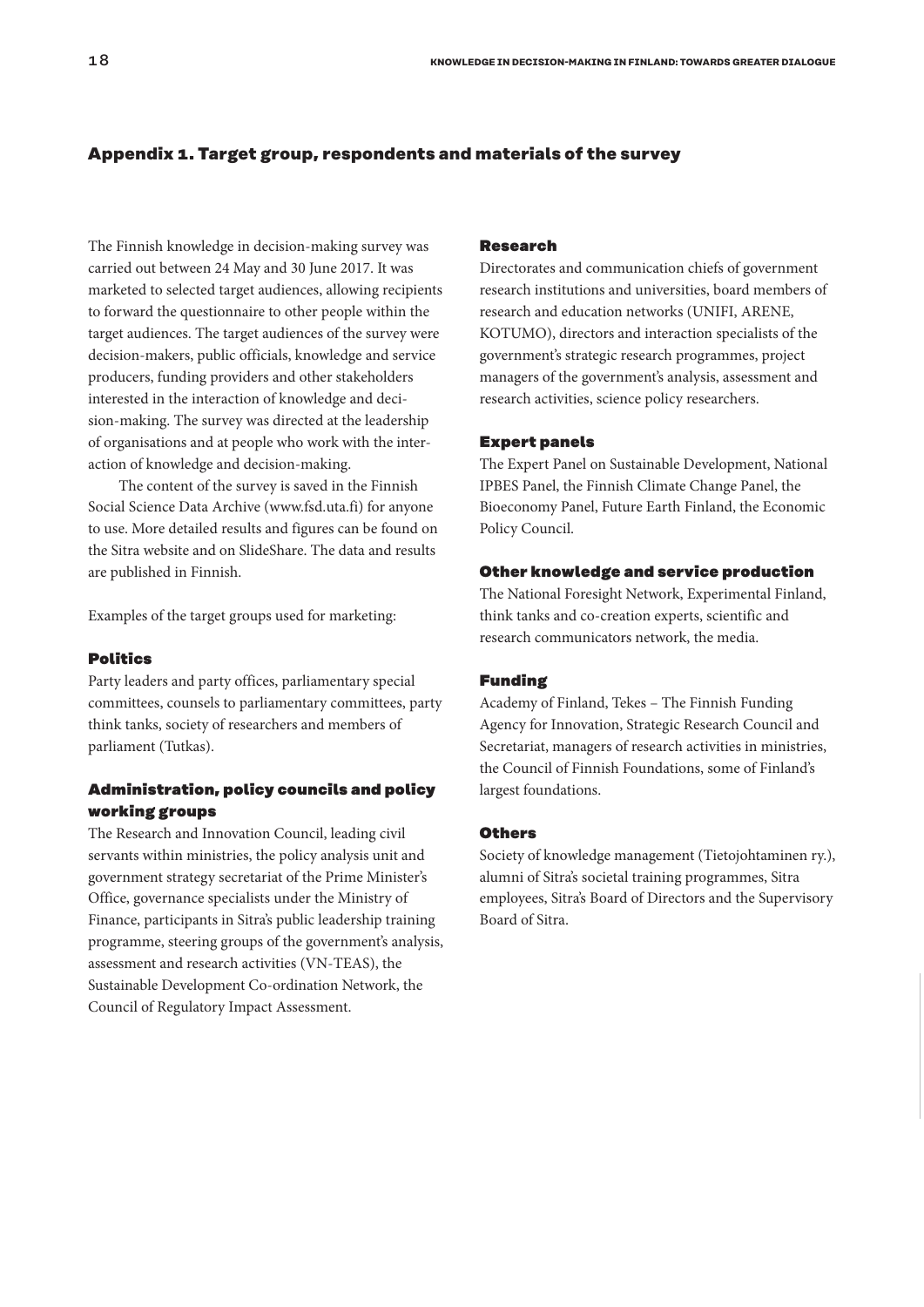Which of the following best describes your affiliation? (Select one)



\*) Think tank, consulting, experimental activities, communication, media, etc.

What is your role in the fields of knowledge production and societal decision-making? (Select a maximum of two alternatives that best describe you)



# Roles of respondents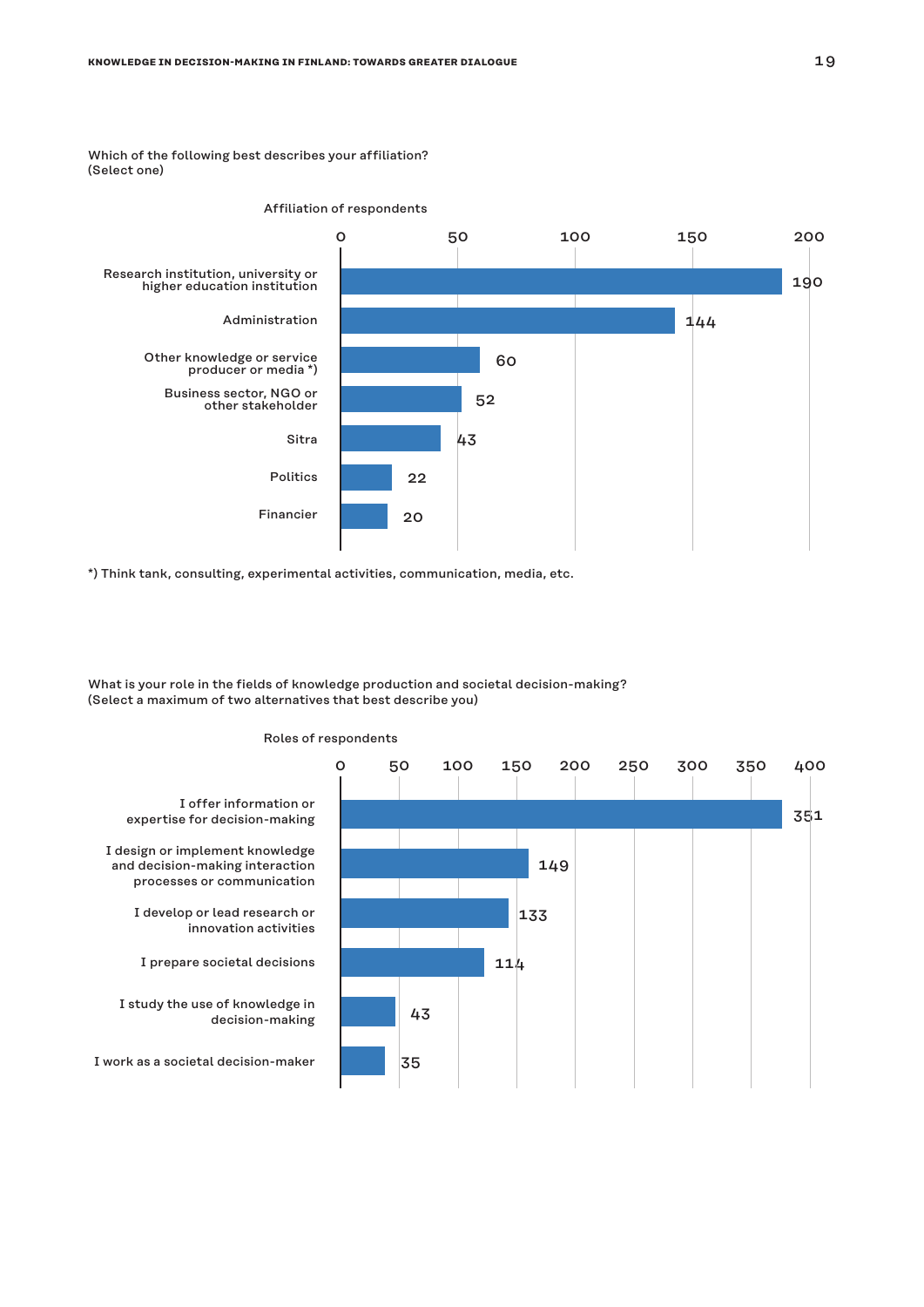# **Appendix 2. Statements regarding current status**

How do you feel about the following statements to describe the current status? (Select the alternative that best describes your view)

0% 20% 40% 60% 80% **1. Usability of knowledge and preparation time** Decision-makers do not have sufficient time to study the information needed for decisions Knowledge is often required to be in too concise a format because of a need to rush Knowledge producers have sufficient incentives to present knowledge in a format that supports decision-making **2. Openness and purpose of knowledge use** The use of knowledge in decision-making is often purpose-driven In decision-making we are transparent and open about what decisions are based on **3. Tendentious use of knowledge** Research, foresight and experimental knowledge are used systematically and side by side in decision-Different information sources and alternatives are compared systematically in decision-making Different types of experts are used without prejudice when preparing and making decisions The value of research-based expertise is overestimated when compared to practical experience **4. Utilising digitisation** The knowledge production opportunities offered by digitisation are utilised in a diverse manner **5. Ability to interpret knowledge** Decision-makers are able to evaluate the quality of the knowledge and make the correct conclusions There is too much faith in the objectivity of the knowledge in decision-making The experts involved in decision-making usually understand the limits of their expertise **6. Quantity and availability of knowledge** There is so much competing information that it is hard to make sense of it Lack of knowledge makes solving many of the problems of modern society difficult There is sufficient high-quality synthesis knowledge available to support decision-making 100%

**•** Fully or somewhat disagree

**Do not agree or disagree** 

**Fully or somewhat agree** 

making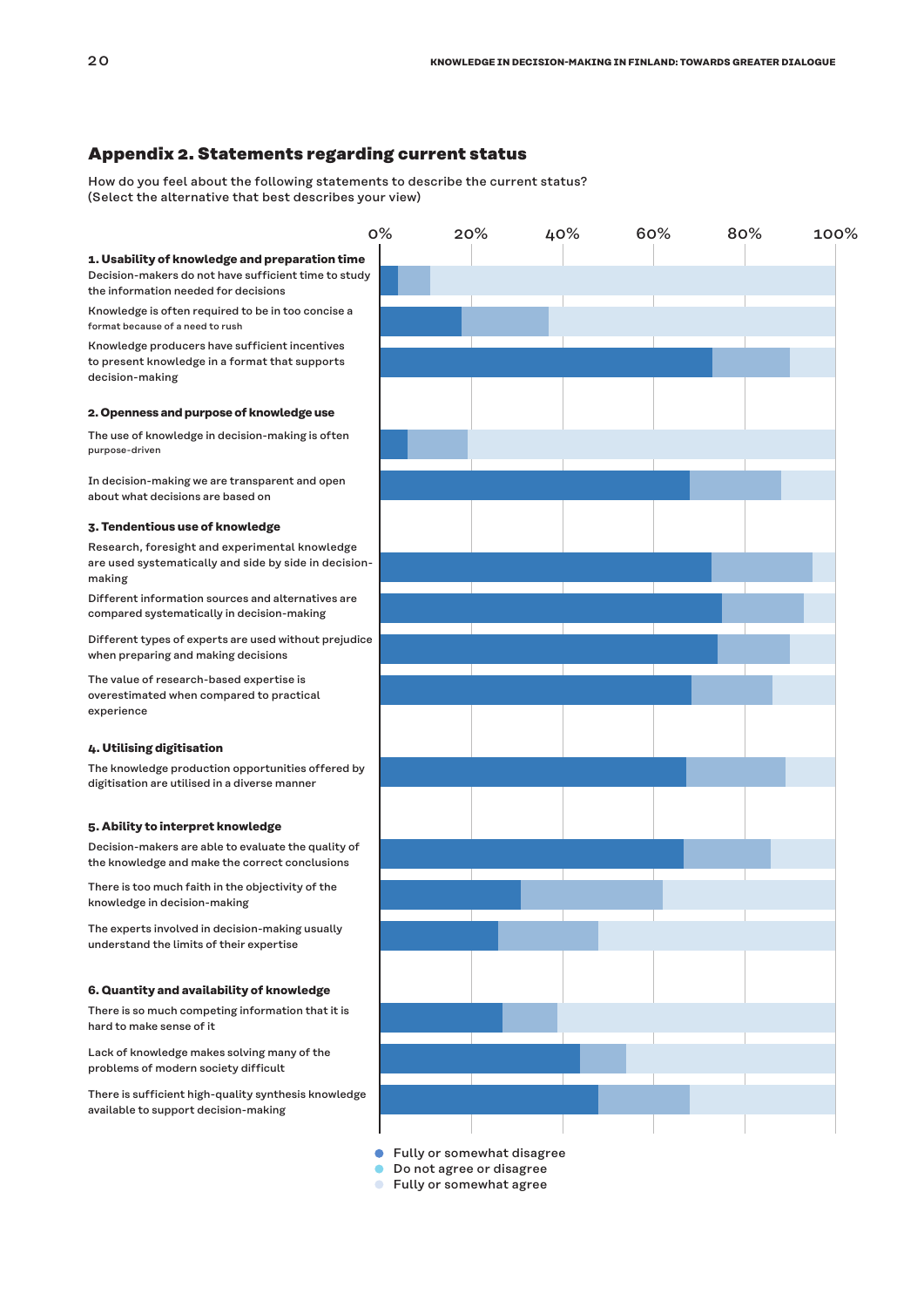# **Appendix 3. Approaches to complex questions**

Which of the following approaches in particular should be improved in Finland when seeking solutions to complex societal problems?

(Select a maximum of five most important alternatives)



## Suggested approaches \*:

- 1. Compiling multidimensional knowledge
- Multidimensional analysis of the effects of decisions
- Compilation and synthesis of multi-source knowledge
- 2. Questioning prevailing assumptions and practices
- Questioning prevailing assumptions and practices
- 3. Dialogue across various sectors and between actors
- Dialogue between disciplines
- Interaction between academic and practical experts

4. Making knowledge understandable and available for practical use

- Quick availability of the most recent knowledge for use
- Making in-depth specialist knowledge understandable
- 5. Co-operation-based practical knowledge
- Increasing experimentation
- Participative knowledge production and co-creation
- 6. Big data and artificial intelligence
- Analysis of vast data materials
- Developing and adopting artificial intelligence

\*) Respondents were presented with 11 arguments, from which they were allowed to select a maximum of five. The above combines thematically similar arguments and responses and presents mean values for them.